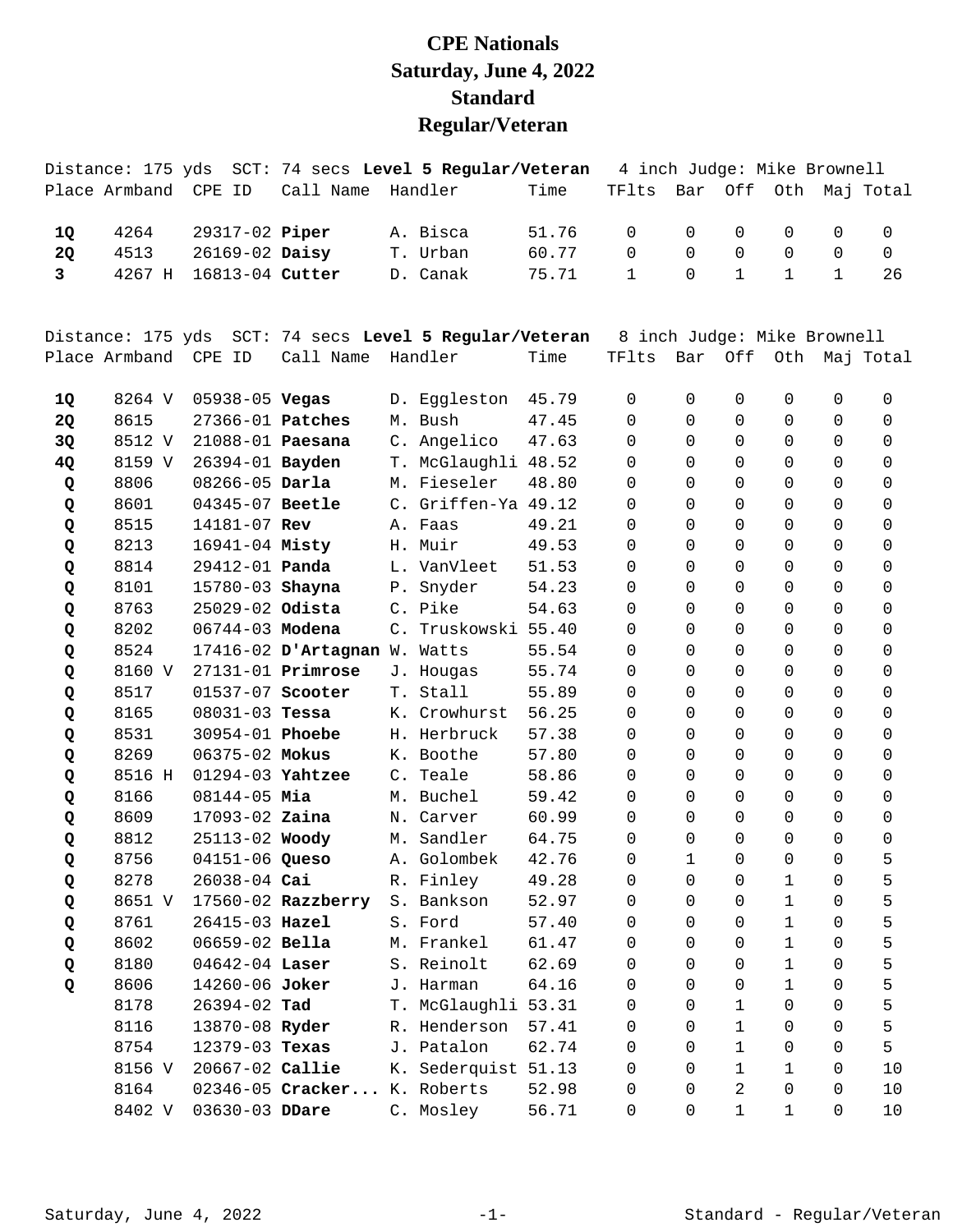| 8526      | $21959 - 03$ Desmond |                    | B. Kennedy           | 59.47  | 0              | $\Omega$    | 1            | 1            | 0              | 10 |
|-----------|----------------------|--------------------|----------------------|--------|----------------|-------------|--------------|--------------|----------------|----|
| 8153 V    | $08596 - 03$ Rufus   |                    | A. Hughey            | 61.85  | 0              | 0           |              | 1            | 0              | 10 |
| 8767      | $20344 - 02$ Junior  |                    | N. Kowal             | 85.95  | 11             | 0           | $\Omega$     | 0            | 0              | 11 |
| 8775      |                      | 12379-04 Parvaneh  | J. Patalon           | 80.27  | 6              | 0           | $\Omega$     | 2            | 0              | 16 |
| 8271      |                      | $14058-08$ Charlie | R. Stewart           | 85.66  | 11             | 0           | $\mathbf 1$  | 0            | 0              | 16 |
| 8404<br>V | $02382 - 04$ Thorn   |                    | J. Stuckey           | 93.35  | 19             | $\Omega$    | $\Omega$     | $\Omega$     | $\Omega$       | 19 |
| 8522      | $14181 - 09$ Tach    |                    | N. Faas Gerbe        | 76.16  | 2              | $\Omega$    | 2            | $\mathbf{1}$ | $\mathbf{1}$   | 32 |
| 8113      | $21341-03$ Justis    |                    | D. McCall            | NΤ     | 0              | 0           | $\Omega$     | 0            | 0              |    |
| 8279      | $22949 - 03$ Rose    |                    | T. Krol              | Absent |                |             |              |              |                |    |
| 8668      | 14161-02 Ruckus      |                    | D. Bradley           | NΤ     | 0              | $\mathbf 0$ | $\mathbf{1}$ | $\mathbf{1}$ | $\mathbf 0$    |    |
| 8673      | $17745 - 02$ Remy    |                    | M. Lindquist         | Absent |                |             |              |              |                |    |
| 8674      | $17802 - 03$ Tess    |                    | K. Smith             | NΤ     | $\Omega$       | $\Omega$    |              | 1            | $\Omega$       |    |
| 8762      | 25197-01 Raven       |                    | M. Doerfler          | NΤ     | $\Omega$       | 0           | $\mathbf{1}$ | $\mathbf{1}$ | $\overline{c}$ |    |
| 8774      | 26385-03 Quincy      |                    | L. Kreps             | NΤ     | $\overline{0}$ | $\mathbf 0$ | $\mathbf 0$  | 0            | $\mathbf 0$    |    |
| 8776      |                      | 13123-05 Lit'l Bit | D. Baker             | Absent |                |             |              |              |                |    |
| 8777      | 28332-01 Waldo       |                    | M. Baltins           | NΤ     | $\Omega$       | $\Omega$    | 0            | 1            | $\mathbf 0$    |    |
| 8408 V    | 17798-03 Mojo        |                    | K. Daughtridg Absent |        |                |             |              |              |                |    |

|           | Distance: 175 yds |                          |                                 |       | SCT: 74 secs Level 5 Regular/Veteran |       | 12 inch Judge: Mike Brownell |              |                |                |             |                |
|-----------|-------------------|--------------------------|---------------------------------|-------|--------------------------------------|-------|------------------------------|--------------|----------------|----------------|-------------|----------------|
|           | Place Armband     | CPE ID                   | Call Name                       |       | Handler                              | Time  | TFlts                        | Bar          | Off            | Oth            |             | Maj Total      |
| 1Q        | 12820             | 23092-02 Meeko           |                                 |       | S. Nevitt                            | 37.57 | 0                            | $\mathbf 0$  | $\mathbf 0$    | $\mathbf 0$    | $\mathbf 0$ | $\mathbf 0$    |
| <b>2Q</b> | 12114             | 01100-08 Dusty           |                                 |       | S. Davis                             | 38.44 | $\Omega$                     | $\Omega$     | $\Omega$       | $\Omega$       | $\Omega$    | $\Omega$       |
| 3Q        | 12111 V           | 24850-01 Kinnick         |                                 |       | L. Hensley                           | 39.41 | $\Omega$                     | $\Omega$     | $\Omega$       | 0              | $\Omega$    | $\Omega$       |
| 4Q        | 12216             | $02435 - 04$ Taxi        |                                 |       | A. Haldeman                          | 39.42 | 0                            | $\Omega$     | $\mathbf 0$    | 0              | $\Omega$    | $\Omega$       |
| Q         | 12236             | 24676-03 Aurora          |                                 |       | T. Keinz                             | 41.18 | 0                            | $\Omega$     | $\Omega$       | $\mathbf 0$    | $\Omega$    | $\Omega$       |
| Q         | 12713             | 16745-06 Turn            |                                 |       | C. Roman                             | 43.41 | 0                            | $\Omega$     | $\Omega$       | $\Omega$       | $\Omega$    | $\Omega$       |
| Q         | 12813 V           | 27884-01 Cody            |                                 |       | C. Schafer                           | 43.60 | 0                            | $\Omega$     | $\Omega$       | $\Omega$       | $\Omega$    | $\Omega$       |
| Q         | 12917             | 06472-05 Ziggy           |                                 |       | J. Schwocho                          | 43.99 | 0                            | $\Omega$     | $\Omega$       | $\mathbf 0$    | $\Omega$    | $\Omega$       |
| Q         | 12710             | 27610-01 Casey           |                                 |       | H. Wallace                           | 47.27 | 0                            | $\Omega$     | 0              | 0              | 0           | 0              |
| Q         | 12906             | $10544-03$ Wiggins       |                                 |       | C. Leyendecke 50.11                  |       | 0                            | $\Omega$     | $\Omega$       | $\Omega$       | $\Omega$    | $\Omega$       |
| Q         | 12456             | 16072-03 Stetson         |                                 |       | K. Felton                            | 51.19 | 0                            | $\Omega$     | 0              | 0              | $\Omega$    | $\Omega$       |
| Q         | 12451             | 02568-09 Onree           |                                 |       | D. Franks                            | 52.84 | 0                            | $\Omega$     | $\Omega$       | $\Omega$       | $\Omega$    | $\Omega$       |
| Q         | 12904             | 04239-03 Larry           |                                 |       | C. Wilmoth                           | 53.71 | 0                            | $\Omega$     | $\Omega$       | $\mathbf 0$    | $\Omega$    | $\Omega$       |
| Q         | 12290 V           |                          | 22018-02 Lacie Jane A. O'Neil   |       |                                      | 55.70 | 0                            | $\Omega$     | $\Omega$       | $\Omega$       | $\Omega$    | $\Omega$       |
| Q         | 12759 V           |                          | 09341-03 Razzie Roo C. Capobres |       |                                      | 57.36 | 0                            | $\Omega$     | $\mathbf 0$    | $\Omega$       | $\Omega$    | $\Omega$       |
| Q         | 12719 H           | 17444-05 Sophie          |                                 |       | B. Miller                            | 57.67 | 0                            | $\mathbf 0$  | $\overline{0}$ | $\mathbf 0$    | 0           | 0              |
| Q         | 12824             | 27884-02 Noah            |                                 |       | C. Schafer                           | 57.90 | 0                            | $\Omega$     | $\Omega$       | $\Omega$       | $\Omega$    | $\Omega$       |
| Q         | 12690             | 26314-02 Trooper         |                                 | $C$ . | Tan                                  | 60.92 | 0                            | $\Omega$     | $\mathbf 0$    | 0              | $\Omega$    | $\Omega$       |
| Q         |                   | 12752 VH 03263-07 Zephyr |                                 |       | M. Chappelear 65.38                  |       | $\Omega$                     | $\Omega$     | $\Omega$       | $\Omega$       | $\Omega$    | $\Omega$       |
| Q         | 12454             | 13505-05 Journey         |                                 |       | D. Arnold                            | 68.50 | 0                            | $\Omega$     | $\Omega$       | $\mathbf 0$    | $\Omega$    | $\Omega$       |
| Q         | 12551             | 13724-03 Rhythm          |                                 |       | R. Hermance                          | 70.14 | 0                            | $\Omega$     | $\Omega$       | $\Omega$       | $\Omega$    | $\Omega$       |
| Q         | 12458             | 18949-04 Mowgli          |                                 |       | J. Zwiener                           | 74.43 | $\Omega$                     | $\Omega$     | $\Omega$       | $\Omega$       | $\Omega$    | $\Omega$       |
| Q         | 12115             | 05051-09 Twist           |                                 |       | L. Deakin                            | 75.95 | $\mathbf{1}$                 | $\mathbf 0$  | $\overline{0}$ | $\mathbf 0$    | $\Omega$    | $\mathbf{1}$   |
| Q         | 12680             | 27876-01 Copper          |                                 |       | R. Bouley                            | 75.95 | $\mathbf{1}$                 | $\Omega$     | $\Omega$       | $\mathbf 0$    | $\Omega$    | $\mathbf{1}$   |
| Q         | 12208 V           | 21491-01 Reilly          |                                 |       | T. Applegarth 76.65                  |       | 2                            | $\Omega$     | $\overline{0}$ | 0              | $\Omega$    | $\overline{a}$ |
| Q         | 12788             | 18016-06 Shatzi          |                                 |       | L. Cromer                            | 40.79 | 0                            | 1            | $\Omega$       | $\Omega$       | $\Omega$    | 5              |
| Q         | 12235             | 30367-01 Pepper          |                                 |       | B. Hart                              | 41.11 | 0                            | $\mathbf{1}$ | $\mathbf 0$    | $\mathbf 0$    | $\Omega$    | 5              |
| Q         | 12780             | 07276-06 Jordy           |                                 |       | S. Cowles                            | 45.14 | 0                            | $\mathbf{1}$ | $\Omega$       | 0              | $\Omega$    | 5              |
| Q         | 12681             | 02133-04 Bandit          |                                 |       | L. Medina                            | 53.13 | $\Omega$                     | $\Omega$     | $\Omega$       | $\mathbf{1}$   | $\Omega$    | 5              |
| Q         | 12232             | 28408-01 Moose           |                                 |       | J. Aubil                             | 54.47 | 0                            | $\mathbf{1}$ | $\overline{0}$ | $\overline{0}$ | $\Omega$    | 5              |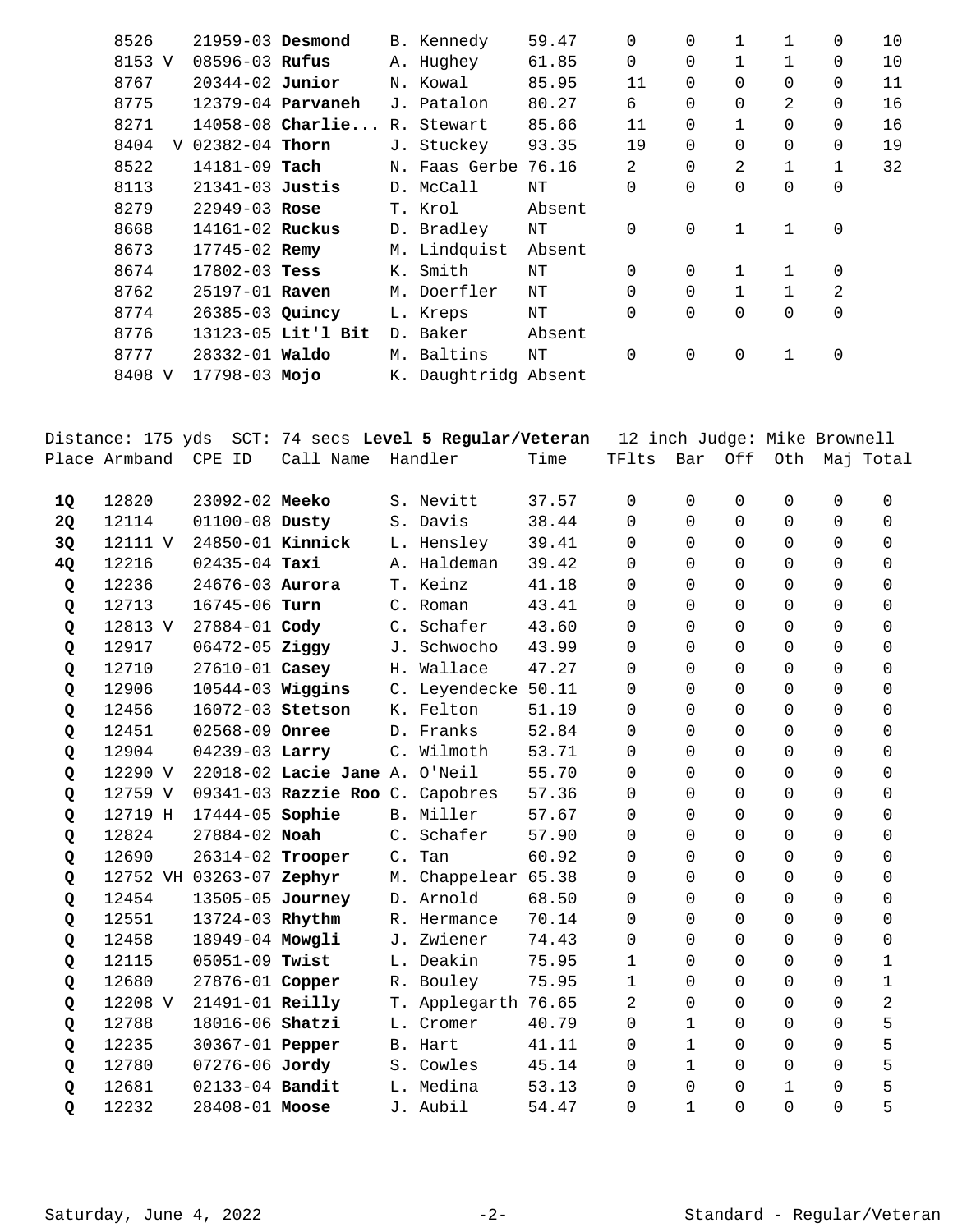| Q  | 12902    | $06472 - 04$ Finn       |                   |    | J. Schwocho          | 57.25     | $\Omega$     | $\Omega$     | $\Omega$       | 1              | 0            | 5  |
|----|----------|-------------------------|-------------------|----|----------------------|-----------|--------------|--------------|----------------|----------------|--------------|----|
| Q  | 12784    | 16535-02 Tonka          |                   |    | S. Gibson            | 61.18     | $\Omega$     | $\Omega$     | 0              | 1              | $\Omega$     | 5  |
| Q  | 12103 V  | 21341-01 Libby          |                   |    | D. McCall            | 63.70     | 0            | $\mathbf{1}$ | 0              | 0              | 0            | 5  |
| Q  | 12665 V  | 23144-01 Rowdy          |                   |    | A. Meeler            | 65.20     | $\Omega$     | $\Omega$     | 0              | 1              | 0            | 5  |
| Q  | 12716    | 27610-02 Dunkin         |                   | Η. | Wallace              | 69.12     | $\Omega$     | $\Omega$     | 0              | 1              | 0            | 5  |
| Q  | 12459    | 19146-03 Ozzie          |                   |    | K. Mills             | 69.22     | $\Omega$     | $\Omega$     | 0              | 1              | 0            | 5  |
| Q  | 12611 V  | 19029-03 Fermi          |                   |    | Y. Carson-Ste 71.30  |           | $\Omega$     | $\Omega$     | 0              | 1              | 0            | 5  |
| HQ | 12703 H  | 17444-04 Tony           |                   |    | B. Miller            | 70.58     | 0            | $\Omega$     | $\mathbf 0$    | 0              | 0            | 0  |
|    | 12785    | 26415-04 Denali         |                   |    | R. Ford              | 41.36     | $\Omega$     | $\Omega$     | 1              | 0              | $\Omega$     | 5  |
|    | 12671 V  | 17686-02 Lexi           |                   |    | J. Beckman           | 42.39     | $\Omega$     | $\Omega$     | 1              | 0              | $\Omega$     | 5  |
|    | 12174 V  | 20892-01 <b>Paisley</b> |                   |    | B. Bowden            | 47.61     | 0            | $\Omega$     | $1\,$          | 0              | 0            | 5  |
|    | 12685    | 17686-04 Jake           |                   |    | J. Beckman           | 59.13     | 0            | 0            | 1              | 0              | 0            | 5  |
|    | 12109 V  | 21358-01 Trotsky        |                   |    | C. Lutz              | 73.20     | 0            | $\Omega$     | 1              | 0              | 0            | 5  |
|    | 12769 V  | 24889-01 Bubba          |                   |    | K. Butler            | 80.38     | 6            | $\Omega$     | $\overline{0}$ | 0              | 0            | 6  |
|    | 12702    | 07813-06 Autumn         |                   |    | A. Koebler           | 80.83     | 6            | $\Omega$     | $\mathbf 0$    | 0              | $\Omega$     | 6  |
|    | 12782    | 12038-09 Halle          |                   |    | B. Garstin           | 76.41     | 2            | $\Omega$     | $\mathbf 0$    | 1              | 0            | 7  |
|    | 12270 V  | 22949-02 Ziggy          |                   |    | T. Krol              | 51.51     | $\Omega$     | $\mathbf{1}$ | 0              | 1              | $\Omega$     | 10 |
|    | 12771 V  | $03497 - 05$ Buzz       |                   | К. | Sanders Yo 57.25     |           | $\Omega$     | $\Omega$     | $\mathbf{1}$   | $\mathbf{1}$   | 0            | 10 |
|    | 12692    | 27876-02 Belle          |                   |    | R. Bouley            | 58.01     | 0            | $\Omega$     | $\overline{0}$ | 2              | 0            | 10 |
|    | 12221    | 20175-02 Tuffy          |                   |    | C. OBannon           | 71.79     | 0            | $\mathbf{1}$ | $\mathbf{1}$   | 0              | 0            | 10 |
|    | 12552    | 21455-02 Wrench         |                   |    | M. Harvey            | 73.09     | 0            | $\Omega$     | $\mathbf{1}$   | 1              | 0            | 10 |
|    | 12225 T  | 23521-01 Kelsey         |                   |    | D. Stelzer           | 76.66     | 2            | $\Omega$     | $\mathbf{1}$   | $\mathbf{1}$   | 0            | 12 |
|    | 12712    | 12926-05 Sierra         |                   |    | T. Haarsma           | 52.08     | $\Omega$     | $\Omega$     | $\overline{0}$ | 0              | 1            | 15 |
|    | 12687    | 23093-05 Crusher        |                   |    | A. Meeler            | 57.97     | 0            | $\Omega$     | 2              | 1              | 0            | 15 |
|    | 12214    | 27044-03 Cinch          |                   |    | D. Haynes            | 61.91     | $\Omega$     | $\mathbf{1}$ | $\Omega$       | $\overline{a}$ | 0            | 15 |
|    | 12523 V  | 15497-03 Melanie        |                   |    | M. Lange             | 53.59     | $\Omega$     | $\Omega$     | 0              | 1              | 1            | 20 |
|    | 12291    | 15877-05 Joey           |                   |    | P. Schairer          | 73.36     | $\Omega$     | $\Omega$     | 3              | 1              | $\Omega$     | 20 |
|    | 12219    | 17324-02 DaCoda         |                   |    | L. Steward           | 85.61     | 11           | 0            | $\overline{0}$ | $\overline{a}$ | 0            | 21 |
|    | 12760 V  | $12038-08$ Cecilia      |                   |    | B. Garstin           | 87.07     | 13           | 1            | 1              | 0              | 0            | 23 |
|    | 12209 VH | 23390-01 Toby           |                   | L. | Wuthrich             | 62.73     | 0            | $\Omega$     | 1              | 1              | 1            | 25 |
|    | 12918    | 08494-04 Cami           |                   | R. | Schrader             | 79.42     | 5            | $\Omega$     | 0              | $\overline{a}$ | $\mathbf 1$  | 30 |
|    | 12676 V  |                         | 23144-02 Snickers |    | D. Moore             | 83.97     | 9            | 0            | $1\,$          | 1              | $\mathbf{1}$ | 34 |
|    | 12682    | 03493-03 Blink          |                   |    | S. Cron              | 40.85     | 0            | $\Omega$     | 2              | 0              | 2            | 40 |
|    | 12289    | 28225-01 Cubby          |                   |    | S. Noffsinger 62.22  |           | 0            | 0            | 2              | 0              | 3            | 55 |
|    | 12282    | $06375 - 03$ Iso        |                   |    | K. Boothe            | 86.02     | 12           | 0            | 2              | 1              | 2            | 57 |
|    | 12554    | 29295-01 Cooper         |                   |    | J. Krause            | 75.52     | $\mathbf{1}$ | $\Omega$     | 3              | $\mathbf{1}$   | 3            | 66 |
|    | 12220    | 18151-02 Gus            |                   |    | D. Hawk              | NΤ        | $\mathbf 0$  | 0            | $\mathbf 1$    | 0              | 0            |    |
|    | 12231    | $27796 - 01$ Jin        |                   |    | J. Tasker            | $\rm{NT}$ | $\Omega$     | $\Omega$     | 3              | 1              | 1            |    |
|    | 12284 H  | 17681-01 Trooper        |                   |    | B. Boskovitch Absent |           |              |              |                |                |              |    |
|    | 12286    | 20789-02 Piper          |                   |    | H. Neldner           | $\rm{NT}$ | 0            | 0            | 1              | 2              | 0            |    |
|    | 12461    | 27363-01 Sawyer         |                   |    | T. Dyson             | $\rm{NT}$ | 0            | 0            | $\mathbf 0$    | 0              | 0            |    |
|    | 12684    | 11373-05 Mak            |                   |    | M. Kilpatrick NT     |           | 0            | $\Omega$     | 1              | 1              | 0            |    |
|    | 12715    | 30655-01 Frisco         |                   |    | L. Whiteman          | ΝT        | 0            | $\Omega$     | 0              | 1              | 0            |    |
|    | 12781    | 09341-04 Juicy          |                   |    | C. Capobres          | $\rm{NT}$ | $\Omega$     | $\Omega$     | 0              | 0              | 0            |    |
|    | 12664 V  | 17745-01 Chelsie        |                   |    | M. Lindquist         | Absent    |              |              |                |                |              |    |
|    | 12766 V  | 16535-03 Atka           |                   |    | S. Gibson            | $\rm{NT}$ | 0            | 0            | $\mathbf{1}$   | 0              | $1\,$        |    |

|      |                              |                                        | Distance: 175 yds SCT: 64 secs Level 5 Regular/Veteran 16 inch Judge: Mike Brownell |                   |                             |  |  |  |
|------|------------------------------|----------------------------------------|-------------------------------------------------------------------------------------|-------------------|-----------------------------|--|--|--|
|      |                              | Place Armband CPE ID Call Name Handler |                                                                                     | Time              | TFlts Bar Off Oth Maj-Total |  |  |  |
| - 10 | 16829 06756-03 <b>Jordan</b> |                                        | D. Bader                                                                            | 32.71 0 0 0 0 0 0 |                             |  |  |  |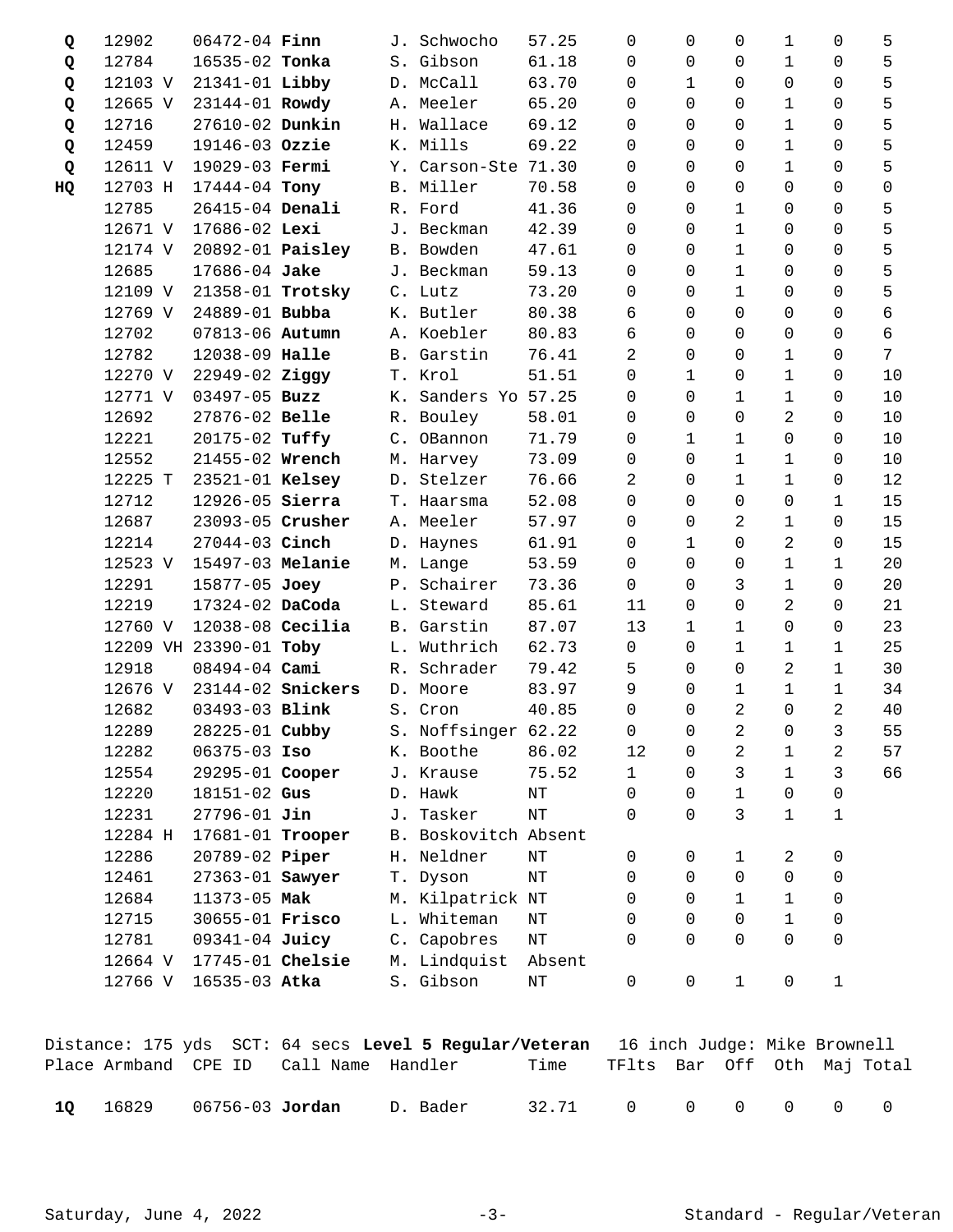| 2Q | 16930   | 23781-04 Chili   |                             |    | K. Skoyec           | 33.81 | 0           | 0            | 0              | 0              | 0              | 0                   |
|----|---------|------------------|-----------------------------|----|---------------------|-------|-------------|--------------|----------------|----------------|----------------|---------------------|
| 3Q | 16932   | 22680-03 River   |                             |    | D. Almasy           | 36.35 | $\Omega$    | 0            | $\Omega$       | 0              | $\Omega$       | 0                   |
| 4Q | 16582   | 19185-02 Cupid   |                             |    | B. Minnich          | 36.74 | $\Omega$    | 0            | $\Omega$       | $\Omega$       | $\Omega$       | 0                   |
| Q  | 16955   | 06190-04 Joker   |                             |    | M. Snyder           | 38.58 | 0           | 0            | $\mathbf 0$    | 0              | $\Omega$       | 0                   |
| Q  | 16361   | 13341-05 Kaiden  |                             |    | C. Armbrust         | 39.10 | $\Omega$    | 0            | $\Omega$       | 0              | $\Omega$       | 0                   |
| Q  | 16730   | 26396-02 Exxon   |                             | S. | Burk                | 39.38 | $\Omega$    | 0            | $\Omega$       | 0              | 0              | 0                   |
| Q  | 16727   | 25513-01 Molly   |                             |    | B. Wagner           | 39.96 | $\Omega$    | 0            | $\Omega$       | $\Omega$       | $\Omega$       | $\Omega$            |
| Q  | 16583   | 19269-04 Meherah |                             |    | C. Grome            | 40.3  | $\Omega$    | $\Omega$     | $\Omega$       | $\Omega$       | $\Omega$       | 0                   |
| Q  | 16926   | 18341-06 Onyx    |                             |    | C. Bahler           | 40.93 | $\Omega$    | $\Omega$     | $\Omega$       | $\Omega$       | $\Omega$       | 0                   |
| Q  | 16323   | 28078-01 Nicki   |                             |    | A. Goldman          | 41.00 | $\Omega$    | $\Omega$     | $\Omega$       | $\Omega$       | $\Omega$       | $\Omega$            |
| Q  | 16558 V | 12741-03 Nova    |                             |    | K. Gibowski         | 41.21 | $\Omega$    | 0            | $\Omega$       | $\Omega$       | $\Omega$       | $\Omega$            |
| Q  | 16188 V | 21699-02 Wiley   |                             |    | P. Higgins          | 41.42 | 0           | 0            | $\Omega$       | $\Omega$       | $\Omega$       | 0                   |
| Q  | 16131 V | 24048-01 Willow  |                             |    | J. McAdams          | 41.89 | 0           | 0            | $\Omega$       | $\Omega$       | $\mathbf 0$    | $\mathbf 0$         |
| Q  | 16185 V |                  | 17897-03 Gryffindor K. Wise |    |                     | 42.35 | $\Omega$    | 0            | $\Omega$       | 0              | $\Omega$       | 0                   |
| Q  | 16301 V | 09871-04 Ember   |                             |    | J. Walsh            | 42.58 | $\Omega$    | 0            | $\Omega$       | 0              | $\Omega$       | 0                   |
| Q  | 16562 V | 16082-02 Cooper  |                             |    | R. Erickson         | 42.87 | 0           | $\Omega$     | $\Omega$       | $\Omega$       | $\Omega$       | 0                   |
| Q  | 16440   | 26508-02 Rosie   |                             |    | L. Hostetler        | 44.03 | $\Omega$    | 0            | $\Omega$       | $\Omega$       | $\Omega$       | $\mathbf 0$         |
| Q  | 16927   |                  | 22280-03 Phantasm           |    | K. Almasy           | 44.25 | $\Omega$    | 0            | $\Omega$       | $\Omega$       | $\Omega$       | 0                   |
| Q  | 16186 T | 18977-02 Cassie  |                             |    | R. Earle            | 44.91 | $\Omega$    | 0            | $\Omega$       | 0              | $\Omega$       | $\Omega$            |
| Q  | 16723   | 11973-04 Echo    |                             |    | S. Kvale            | 46.01 | $\Omega$    | $\Omega$     | $\Omega$       | $\Omega$       | $\Omega$       | $\Omega$            |
| Q  | 16587   | 26050-02 Whitley |                             |    | A. Phillips         | 46.28 | 0           | 0            | $\mathbf 0$    | $\Omega$       | $\Omega$       | $\mathbf 0$         |
| Q  | 16373   | 26425-02 Bandit  |                             |    | D. Funk             | 47.06 | $\Omega$    | 0            | $\Omega$       | 0              | $\Omega$       | 0                   |
| Q  | 16834   | 16845-04 Roxie   |                             | В. | Robey               | 48.73 | $\Omega$    | 0            | $\Omega$       | 0              | 0              | 0                   |
| Q  | 16182 V | 12628-03 Neo     |                             |    | C. Ryder            | 51.11 | $\Omega$    | $\Omega$     | $\Omega$       | $\Omega$       | $\Omega$       | 0                   |
| Q  | 16414   | 05408-08 Razor   |                             |    | J. Ritchhart        | 52.78 | $\Omega$    | 0            | $\Omega$       | $\Omega$       | $\Omega$       | $\mathbf 0$         |
| Q  | 16312 V | 28106-01 Sandy   |                             |    | M. O' Hallora 52.90 |       | $\Omega$    | 0            | $\Omega$       | 0              | $\Omega$       | 0                   |
| Q  | 16133 V | 24326-02 Raven   |                             |    | T. Pomeroy          | 53.02 | $\Omega$    | 0            | $\Omega$       | 0              | 0              | 0                   |
| Q  | 16970   | 14040-04 Steele  |                             |    | J. Slingerlan 54.22 |       | $\Omega$    | 0            | $\Omega$       | $\Omega$       | $\Omega$       | 0                   |
| Q  | 16311 V | 28223-01 Jack    |                             |    | N. Newman           | 55.62 | 0           | 0            | $\mathbf 0$    | 0              | $\overline{0}$ | 0                   |
| Q  | 16630   | 25214-01 Seamus  |                             |    | B. Cohen            | 58.21 | $\Omega$    | 0            | $\Omega$       | 0              | $\Omega$       | 0                   |
| Q  | 16869   | 24346-01 Kansas  |                             | L. | Shelton             | 59.35 | $\Omega$    | 0            | $\Omega$       | 0              | 0              | 0                   |
| Q  | 16920   | 28050-02 Crosley |                             |    | H. Hauser           | 59.84 | $\Omega$    | 0            | $\Omega$       | $\Omega$       | $\Omega$       | 0                   |
| Q  | 16857   | 12646-03 Jerzy   |                             |    | D. Furtak           | 61.15 | 0           | 0            | $\mathbf 0$    | 0              | $\mathbf 0$    | 0                   |
| Q  | 16856   | 31237-01 Dory    |                             |    | J. Bender           | 61.34 | $\mathbf 0$ | $\mathsf{O}$ | $\overline{0}$ | $\overline{0}$ | $\overline{0}$ | $\mathsf{O}\xspace$ |
| Q  | 16320 H | 21597-02 Ramsay  |                             | К. | Gniewek             | 62.17 | 0           | 0            | 0              | 0              | 0              | 0                   |
| Q  | 16872   | $27466 - 02$ Jaz |                             |    | R. Slater           | 62.96 | 0           | 0            | $\Omega$       | $\Omega$       | $\Omega$       | 0                   |
| Q  | 16937   | 17067-05 Cowboy  |                             |    | A. Holloway         | 67.18 | 3           | $\mathbf 0$  | $\Omega$       | 0              | $\Omega$       | $\mathsf{3}$        |
| Q  | 16127 V | 11635-03 Addie   |                             |    | C. Hurst            | 40.16 | $\Omega$    | 1            | 0              | 0              | $\Omega$       | 5                   |
| Q  | 16627   | 20207-02 Fynn    |                             |    | M. Melis            | 46.50 | $\Omega$    | $\mathbf{1}$ | $\Omega$       | 0              | 0              | 5                   |
| Q  | 16831   | 12181-03 Page    |                             |    | A. Reese            | 49.64 | $\Omega$    | 0            | $\Omega$       | 1              | $\Omega$       | 5                   |
| Q  | 16363   |                  | 16950-06 Berkeley           |    | K. Shapiro          | 50.58 | 0           | 0            | $\Omega$       | $\mathbf 1$    | $\Omega$       | 5                   |
| Q  | 16303 V | 17128-02 Gigi    |                             |    | L. Tabellion        | 51.78 | 0           | $\mathbf{1}$ | $\Omega$       | $\mathbf 0$    | $\Omega$       | 5                   |
| Q  | 16304 V | 18769-02 Rayne   |                             | С. | Phillips            | 52.54 | 0           | 0            | $\Omega$       | 1              | $\Omega$       | 5                   |
| Q  | 16426   | 10763-03 Grace   |                             | L. | Eagler              | 54.05 | $\Omega$    | $\mathbf 1$  | $\Omega$       | 0              | 0              | 5                   |
| Q  | 16441   | 26715-02 Avery   |                             |    | A. Kallay           | 56.53 | 0           | $\mathbf 0$  | $\Omega$       | $\mathbf 1$    | $\Omega$       | 5                   |
| Q  | 16132 V | 05051-08 Chance  |                             |    | L. Deakin           | 57.81 | $\Omega$    | 0            | 0              | $\mathbf 1$    | $\Omega$       | 5                   |
| Q  | 16428   | 17798-04 Smokey  |                             | К. | Daughtridg 58.00    |       | 0           | 0            | $\Omega$       | $\mathbf{1}$   | 0              | 5                   |
| Q  | 16305 V | 23638-01 Eli     |                             | D. | Schaffer            | 62.54 | 0           | 0            | $\Omega$       | $\mathbf{1}$   | 0              | 5                   |
| Q  | 16836   | 27872-02 Lunatic |                             |    | C. Meirs            | 62.66 | $\Omega$    | 0            | $\Omega$       | $\mathbf{1}$   | $\Omega$       | 5                   |
| Q  | 16960   |                  | 18757-07 Gulliver           |    | D. LaClair          | 69.06 | 5           | 0            | 0              | $\Omega$       | $\Omega$       | 5                   |
|    | 16429   | 13732-04 Shorty  |                             |    | T. Richardson 35.55 |       | 0           | 0            | 1              | 0              | 0              | 5                   |
|    | 16725   | 14977-02 Riot    |                             |    | B. Maki             | 35.67 | 0           | 0            | $\mathbf{1}$   | 0              | 0              | 5                   |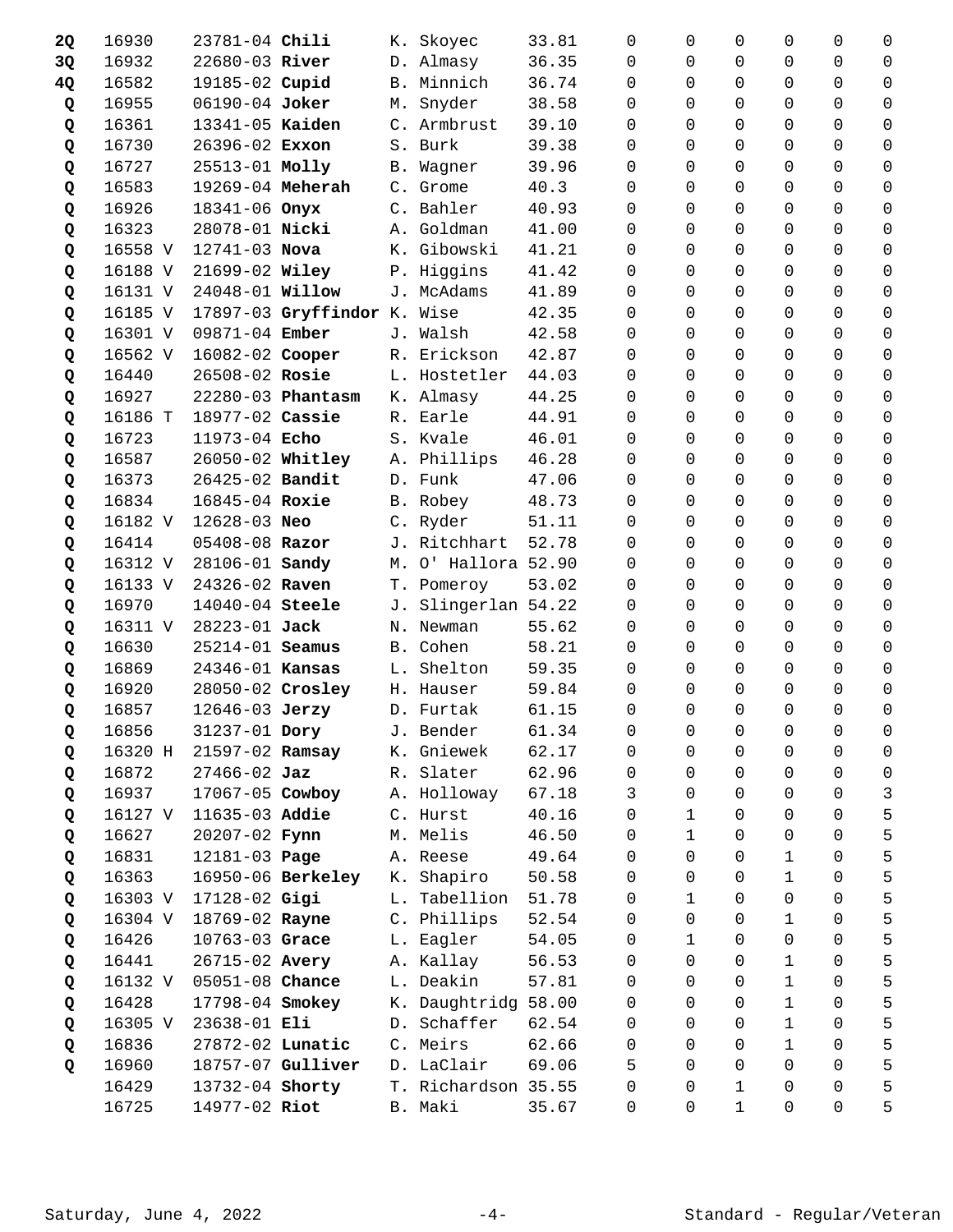| 16957   | 12679-05 Meg            |                             | C. Hofacker                             | 44.57     | 0              | 0           | $\mathbf 1$    | 0              | 0            | 5          |
|---------|-------------------------|-----------------------------|-----------------------------------------|-----------|----------------|-------------|----------------|----------------|--------------|------------|
| 16321   | 22641-04 Ducky          |                             | K. Weber                                | 47.80     | $\Omega$       | $\Omega$    | $\mathbf 1$    | 0              | 0            | 5          |
| 16444   | 30565-01 Petra          |                             | H. Kaufman                              | 48.14     | 0              | $\Omega$    | 1              | 0              | $\Omega$     | 5          |
| 16369   |                         | 04813-06 Dori Blue          | B. Hartman                              | 48.32     | 0              | 0           | $\mathbf 1$    | 0              | 0            | 5          |
| 16190 T | 27785-01 Annie          |                             | M. Helber                               | 57.59     | 0              | 0           | 1              | 0              | 0            | 5          |
| 16956   | 07078-02 Star           |                             | J. Kinney                               | 58.51     | 0              | $\Omega$    | 1              | 0              | 0            | 5          |
| 16187 T | 19761-01 Riley          |                             | J. Parker                               | 58.52     | $\Omega$       | $\Omega$    | 1              | 0              | 0            | 5          |
| 16568 V | 25373-01 Furface        |                             | G. Ryan                                 | 59.97     | 0              | $\Omega$    | $\mathbf{1}$   | 0              | 0            | 5          |
| 16574 V | 06336-05 Bruce          |                             | V. Belebczuk                            | 61.34     | $\mathbf 0$    | $\Omega$    | $1\,$          | 0              | 0            | 5          |
| 16838   | 29412-02 Opus           |                             | L. VanVleet                             | 62.99     | $\Omega$       | $\Omega$    | $\mathbf{1}$   | 0              | 0            | 5          |
| 16618   | 02888-05 Belle          |                             | C. Chase                                | 64.10     | $\mathbf 0$    | $\Omega$    | 1              | 0              | 0            | 5          |
| 16855   | 12093-02 <b>Sheldon</b> |                             | S. Pastor                               | 65.95     | $\mathbf{1}$   | $\Omega$    | $\mathbf{1}$   | 0              | 0            | $\epsilon$ |
| 16128 V | 03500-04 Reagan         |                             | K. Anthony                              | 33.60     | $\mathbf 0$    | 0           | 1              | 1              | 0            | 10         |
| 16732   | 17444-03 Zip            |                             | B. Miller                               | 39.87     | 0              | 1           | 1              | 0              | 0            | 10         |
| 16317   | 07787-03 Hula           |                             | R. Goode                                | 40.29     | 0              | $\Omega$    | 0              | 2              | 0            | 10         |
| 16935   |                         | $28554-01$ Sriracha         | S. Bodwell                              | 48.23     | 0              | $\mathbf 1$ | 0              | $\mathbf 1$    | 0            | 10         |
| 16832   | 13127-05 Mollie         |                             | A. Yaste                                | 50.94     | 0              | 0           | 1              | 1              | 0            | 10         |
| 16619   | 04031-04 Fan            |                             | K. Jerse                                | 52.94     | 0              | $\mathbf 1$ | $1\,$          | 0              | 0            | 10         |
| 16314 V | 24247-01 Eden           |                             | L. Montemaran 62.47                     |           | 0              | $\mathbf 1$ | $\mathbf{1}$   | 0              | 0            | 10         |
| 16430   | 16629-02 Jake           |                             | F. Hughes                               | 63.38     | 0              | $\Omega$    | $\mathbf 0$    | 2              | 0            | 10         |
| 16374   | 26876-01 Ellie          |                             | A. Brownell                             | 69.50     | 5              | 0           | 0              | $\mathbf{1}$   | 0            | 10         |
| 16306 V |                         | $20354 - 02$ Flash G        | C. Burke                                | 69.50     | 5              | $\Omega$    | 1              | 0              | 0            | 10         |
| 16874   | 27754-01 Aryi           |                             | B. Lutz                                 | 66.00     | 2              | $\Omega$    | 0              | 2              | 0            | 12         |
| 16579   | 13816-04 Duke           |                             | S. Wright                               | 59.08     | 0              | $\Omega$    | 2              | 1              | 0            | 15         |
| 16437   | 25195-03 Bevan          |                             | D. Hoover                               | 60.06     | 0              | $\mathbf 1$ | $\mathbf{1}$   | $\mathbf 1$    | 0            | 15         |
| 16421   | 28403-01 Kota           |                             | J. Durgin                               | 66.04     | $\overline{2}$ | $\Omega$    | 2              | $\mathbf 1$    | 0            | 17         |
| 16130 V | 23903-01 Duke           |                             | D. Jorgensen                            | 71.73     | 7              | $\Omega$    | $\mathbf 0$    | 2              | 0            | 17         |
| 16853   |                         | 12646-02 Keep-Her           | D. Furtak                               | 76.10     | 12             | 1           | 0              | 0              | 0            | 17         |
| 16315   | 04010-05 Brooke         |                             | A. Venckus                              | 58.22     | $\mathsf{O}$   | $\mathbf 1$ | 0              | 0              | 1            | 20         |
| 16865   |                         | 07299-04 Lily Rose          | L. Haupricht                            | 85.05     | 21             | 0           | 0              | 0              | 0            | 21         |
| 16859   | 13994-05 Tessa          |                             | D. Gibbs                                | 76.01     | 12             | $\Omega$    | 0              | $\overline{a}$ | 0            | 22         |
| 16934   | 28050-03 Pearl          |                             | H. Hauser                               | 88.46     | 24             | 0           | $\mathbf 0$    | 0              | 0            | 24         |
| 16625   |                         |                             | 19029-04 Beauregard Y. Carson-Ste 42.78 |           | $\mathsf{O}$   | $\mathbf 0$ | 2              | 0              | $\mathbf{1}$ | 25         |
| 16443   |                         | 28403-03 Sapphire J. Durgin |                                         | 65.37     | 1              | $\mathsf 0$ | $\overline{a}$ | $\mathsf{O}$   | $\mathbf 1$  | 26         |
| 16424   | $07844 - 04$ Rush       |                             | A. Ritchie                              | 56.80     | 0              | 1           | 1              | 1              | 1            | 30         |
| 16721   |                         | 11794-03 Brightlee          | A. Koebler                              | 79.69     | 15             | $\Omega$    | 0              | 0              | 1            | 30         |
| 16965   | $25093 - 03$ Anna       |                             | K. Streeter                             | 66.24     | $\overline{a}$ | $\Omega$    | 3              | 0              | $\mathbf 1$  | 32         |
| 16921   | 17067-06 Shiloh         |                             | A. Holloway                             | 91.50     | 27             | $\Omega$    | $\mathbf 0$    | $\mathbf{1}$   | 0            | 32         |
| 16567 V | 22459-02 Bungee         |                             | C. Diaz                                 | 39.62     | 0              | 0           | 1              | 0              | 2            | 35         |
| 16876   | 29130-01 Juniper        |                             | E. Beck                                 | 74.95     | 10             | 0           | 1              | 1              | 1            | 35         |
| 16827   | 22901-02 Phynn          |                             | A. Austin                               | 79.62     | 15             | $\Omega$    | 2              | $\overline{a}$ | 0            | 35         |
| 16968   | 26526-02 Reagan         |                             | R. Wasilak                              | 75.00     | 11             | 0           | 1              | $\mathbf 1$    | 1            | 36         |
| 16860   | 15310-04 Mysti          |                             | B. Hobbs                                | 68.31     | 4              | 0           | 2              | 2              | 1            | 39         |
| 16581   | 29079-02 Peridot        |                             | L. Dickson                              | 49.87     | $\mathbf 0$    | 2           | 1              | 2              | 1            | 40         |
| 16319   | 15124-03 Ivy            |                             | M. Jones                                | 80.23     | 16             | $\Omega$    | 0              | $\overline{a}$ | 1            | 41         |
| 16578   | 12741-04 Skye           |                             | K. Gibowski                             | 62.30     | $\mathsf{O}$   | $\Omega$    | 2              | $\mathbf 1$    | 2            | 45         |
| 16565 V | 29295-02 Roy            |                             | J. Krause                               | 62.93     | 0              | 0           | 2              | 1              | 2            | 45         |
| 16833   | 13199-05 Corey          |                             | C. Walters                              | 87.55     | 23             | 0           | $\mathbf 1$    | 0              | 2            | 58         |
| 16830   | $07424 - 04$ Calvin     |                             | J. Klein                                | 84.81     | 20             | $\Omega$    | $1\,$          | 1              | 2            | 60         |
| 16878   | 30320-01 Cooper         |                             | A. Picasso-La 80.76                     |           | 16             | 0           | $\mathbf 1$    | $\overline{a}$ | 3            | 76         |
| 16357   | 09817-04 Akira          |                             | J. Decato                               | $\rm{NT}$ | $\mathsf{O}$   | 1           | 0              | 1              | 1            |            |
| 16423   | 07319-03 Jack           |                             | M. Durbin                               | $\rm{NT}$ | 0              | $\mathbf 0$ | 0              | $\mathbf 1$    | 0            |            |
|         |                         |                             |                                         |           |                |             |                |                |              |            |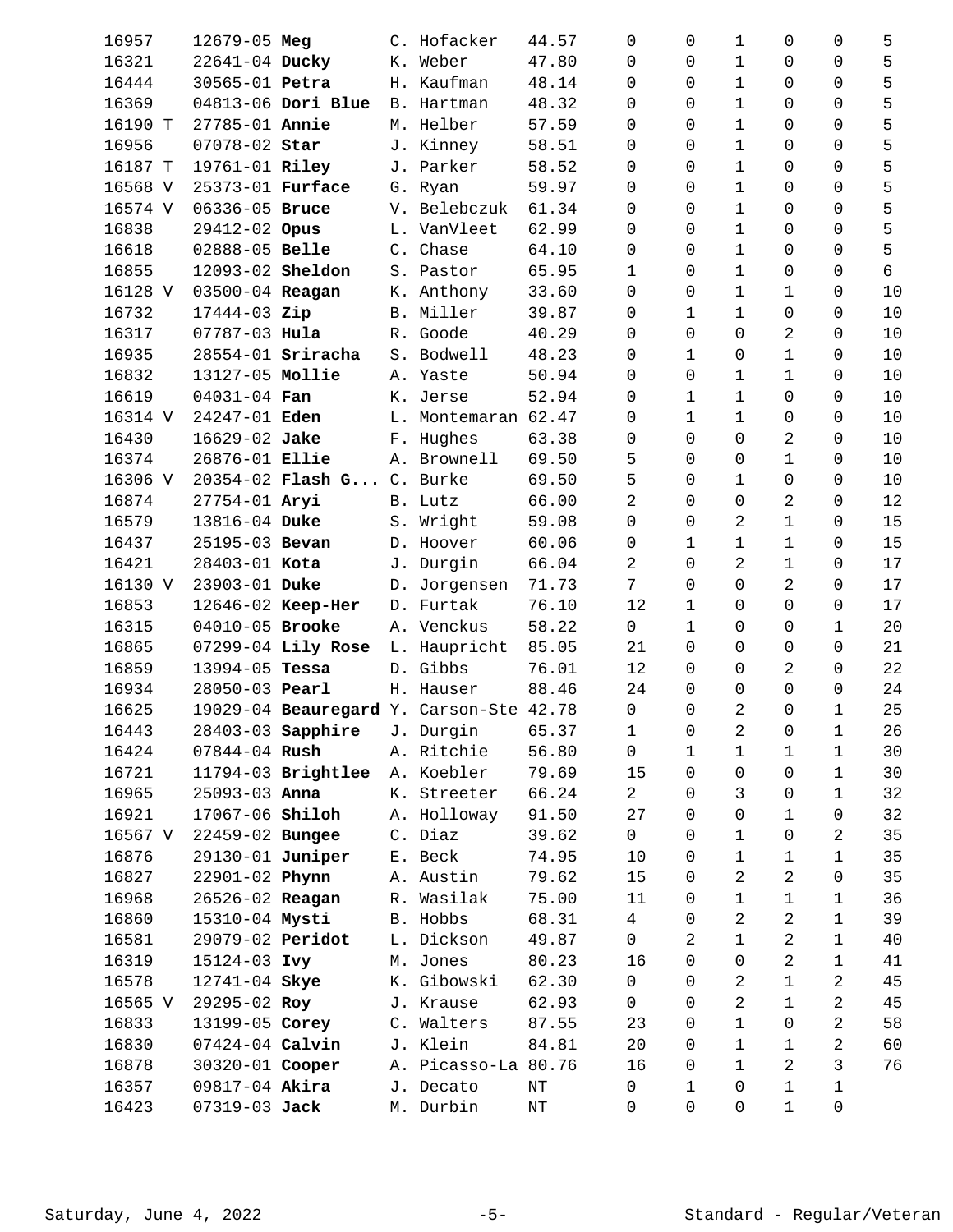|           | 16433                | 21855-04 Tilly      |           |    | C. Zydek                                               | $\rm{NT}$ | $\mathbf 0$                  | $\Omega$    | $\mathbf 0$ | 2            | 1 |           |
|-----------|----------------------|---------------------|-----------|----|--------------------------------------------------------|-----------|------------------------------|-------------|-------------|--------------|---|-----------|
|           | 16577                | 12028-05 Remi       |           |    | K. Dunlap                                              | Absent    |                              |             |             |              |   |           |
|           | 16722                | 09143-03 Brina      |           |    | P. Cochran                                             | Absent    |                              |             |             |              |   |           |
|           | 16861                | 16630-05 Dash       |           |    | M. Balent                                              | $\rm{NT}$ | 0                            | 0           | 0           | 0            | 0 |           |
|           | 16862                | 03679-04 Endora     |           |    | R. Domfort                                             | $\rm{NT}$ | 0                            | $\Omega$    | 3           | 1            | 1 |           |
|           | 16866                | 27491-02 Griffin    |           |    | C. Baker                                               | $\rm{NT}$ | 0                            | $\Omega$    | 0           | 1            | 0 |           |
|           | 16868                | 18561-04 Sophie     |           |    | L. Chinnici                                            | $\rm{NT}$ | 0                            | $\Omega$    | 0           | 0            | 0 |           |
|           | 16954                | 02775-07 Natasha    |           |    | M. Hendershot NT                                       |           | 0                            | $\Omega$    | 2           | 0            | 0 |           |
|           | 16126 V              | 10573-02 Alfie      |           |    | G. Mastrianni NT                                       |           | 0                            | $\Omega$    | $\Omega$    | 0            | 0 |           |
|           | 16181 V              | 08596-02 Thula      |           |    | A. Hughey                                              | Absent    |                              |             |             |              |   |           |
|           | 16302 V              | 13740-03 Piper      |           |    | D. Lynch                                               | $\rm{NT}$ | 0                            | $\mathbf 0$ | 0           | 0            | 0 |           |
|           | 16313 V              | 29345-01 TJ         |           |    | R. Larson                                              | Absent    |                              |             |             |              |   |           |
|           | 16560 V              | 28589-01 Koda       |           |    | R. Schroeder                                           | $\rm{NT}$ | 0                            | $\mathbf 1$ | $\mathbf 0$ | 2            | 0 |           |
|           |                      |                     |           |    |                                                        |           |                              |             |             |              |   |           |
|           |                      |                     |           |    | Distance: 175 yds SCT: 64 secs Level 5 Regular/Veteran |           | 20 inch Judge: Mike Brownell |             |             |              |   |           |
|           | Place Armband CPE ID |                     | Call Name |    | Handler                                                | Time      | TFlts                        | Bar         | Off         | Oth          |   | Maj Total |
| <b>1Q</b> | 20142                | 12402-05 Wick       |           |    | H. Teegardin                                           | 33.22     | 0                            | 0           | 0           | 0            | 0 | 0         |
| 2Q        | 20641                | 11300-05 Navy       |           |    | D. Shelton                                             | 35.96     | 0                            | $\mathbf 0$ | $\mathbf 0$ | 0            | 0 | 0         |
| 3Q        | 20929 V              | 22932-01 Eli        |           |    | E. Bowman                                              | 36.04     | 0                            | 0           | 0           | 0            | 0 | 0         |
| 4Q        | 20536                | 14181-08 Nick       |           |    | A. Faas                                                | 38.24     | 0                            | 0           | 0           | 0            | 0 | 0         |
| Q         | 20489                | 29523-01 Hopper     |           |    | M. Miller                                              | 40.59     | 0                            | $\Omega$    | 0           | 0            | 0 | 0         |
| Q         | 20585 V              | 22459-03 Summit     |           |    | C. Diaz                                                | 41.33     | 0                            | $\Omega$    | $\mathbf 0$ | 0            | 0 | 0         |
| Q         | 20735                | 09143-04 Zach       |           |    | P. Cochran                                             | 41.4      | 0                            | 0           | 0           | 0            | 0 | 0         |
| Q         | 20318 V              | 14604-03 Zuri       |           |    | S. Grachek                                             | 41.96     | 0                            | 0           | $\Omega$    | 0            | 0 | 0         |
| Q         | 20485                | 27848-01 Ripley     |           |    | E. Woodard                                             | 42.27     | 0                            | $\Omega$    | 0           | 0            | 0 | 0         |
| Q         | 20432 V              | 20182-02 Kira       |           |    | D. Miller                                              | 43.69     | 0                            | $\Omega$    | 0           | 0            | 0 | 0         |
| Q         | 20482                | 26237-01 Rue        |           |    | A. Pagan                                               | 44.13     | 0                            | $\Omega$    | 0           | 0            | 0 | 0         |
| Q         | 20384                | 17994-02 Wally      |           |    | J. Seitz                                               | 46.08     | 0                            | 0           | 0           | 0            | 0 | 0         |
| Q         | 20988                | 20550-03 Tek        |           |    | J. Koras                                               | 46.86     | 0                            | 0           | 0           | 0            | 0 | 0         |
| Q         | 20370 V              | 25468-03 Spark      |           |    | J. Franke                                              | 48.04     | 0                            | 0           | 0           | 0            | 0 | 0         |
| Q         | 20534                | 08270-06 Shack      |           |    | M. Moser                                               | 48.07     | 0                            | $\Omega$    | $\Omega$    | 0            | 0 | 0         |
| Q         | 20976                | $27497 - 01$ Toasty |           | L. | Woodruff                                               | 49.63     | 0                            | 0           | 0           | 0            | 0 | 0         |
| Q         | 20952 V              | 20550-01 Cote       |           |    | J. Koras                                               | 49.77     | 0                            | 0           | 0           | 0            | 0 | 0         |
| Q         | 20436 V              | 23393-01 Elphie     |           | Η. | Ship                                                   | 49.93     | 0                            | $\Omega$    | 0           | 0            | 0 | 0         |
| Q         | 20747                | 05187-05 Teppo      |           |    | J. Schlegel                                            | 51.56     | 0                            | $\Omega$    | 0           | 0            | 0 | 0         |
| Q         | 20633 V              | 27916-01 Bella      |           |    | C. Bye                                                 | 53.00     | 0                            | $\Omega$    | 0           | 0            | 0 | 0         |
| Q         | 20580 V              | $15741 - 02$ Sara   |           |    | S. Johnston                                            | 53.05     | 0                            | $\Omega$    | 0           | 0            | 0 | 0         |
| Q         | 20438 V              | 25247-01 Addi       |           |    | K. Rueschhoff 53.59                                    |           | 0                            | $\Omega$    | 0           | 0            | 0 | 0         |
| Q         | 20376 V              | 29214-01 Charlie    |           |    | E. Russell                                             | 54.71     | 0                            | 0           | 0           | 0            | 0 | 0         |
| Q         | 20391                | 25468-04 Breeze     |           |    | J. Franke                                              | 57.80     | 0                            | $\Omega$    | 0           | 0            | 0 | 0         |
| Q         | 20720 V              | 26536-03 Shade      |           |    | T. Widenhouse 57.80                                    |           | 0                            | $\Omega$    | 0           | 0            | 0 | 0         |
| Q         | 20575 V              | $07772 - 02$ Tesla  |           |    | K. Haveman-Ku 58.70                                    |           | 0                            | $\Omega$    | 0           | 0            | 0 | 0         |
| Q         | 20984                | 26526-01 Indie      |           |    | R. Wasilak                                             | 60.92     | 0                            | $\Omega$    | 0           | 0            | 0 | 0         |
| Q         | 20351 V              | 26425-01 Maggie     |           |    | D. Funk                                                | 61.51     | 0                            | 0           | 0           | 0            | 0 | 0         |
| Q         | 20737                | 23510-02 Colt       |           |    | B. Workman                                             | 67.12     | 3                            | 0           | 0           | 0            | 0 | 3         |
| Q         | 20366 V              | 21149-04 Brownie    |           |    | J. Hughes                                              | 68.12     | 4                            | $\Omega$    | 0           | 0            | 0 | 4         |
|           | 20135                | 11635-04 Caliber    |           |    | C. Hurst                                               | 33.02     | 0                            | 0           | 0           | $\mathbf{1}$ | 0 | 5         |
| Q         | 20741                | 26153-01 Fli        |           |    | S. Gordon                                              | 35.09     | 0                            | $\mathbf 1$ | 0           | 0            | 0 | 5         |
| Q         | 20385                | 18274-03 Cooper     |           |    | D. Coglietta                                           | 41.59     | 0                            | 1           | 0           | 0            | 0 | 5         |
| Q         |                      |                     |           |    |                                                        |           |                              | 0           | $\mathsf 0$ | $\mathbf{1}$ | 0 | 5         |
| Q         | 20623 V              | 11300-04 Volley     |           |    | D. Shelton                                             | 42.30     | 0                            |             |             |              |   |           |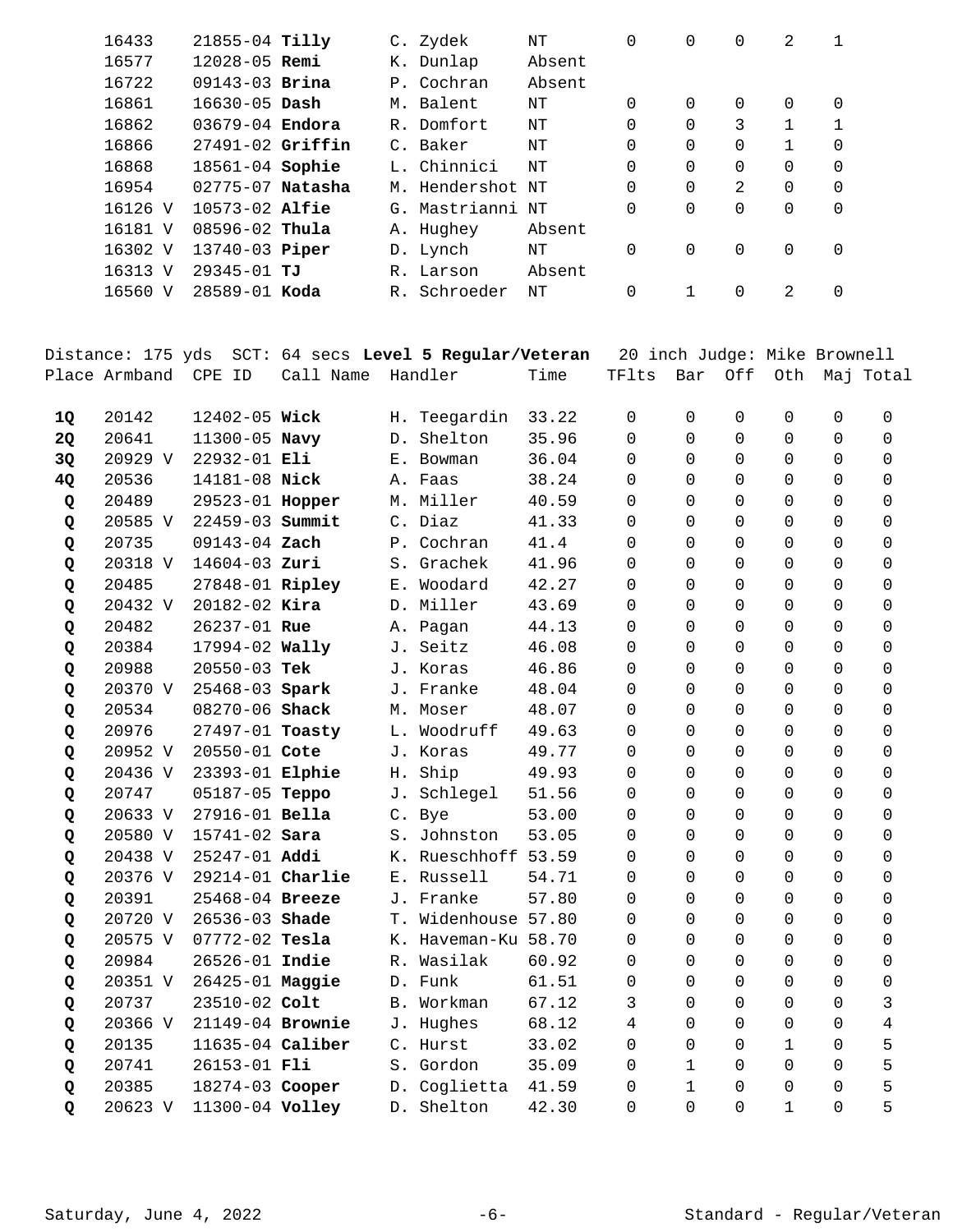| Q | 20971 V | 20550-02 Rue       |                             |    | J. Koras            | 47.35 | 0              | 0            | 0              | 1              | 0           | 5  |
|---|---------|--------------------|-----------------------------|----|---------------------|-------|----------------|--------------|----------------|----------------|-------------|----|
| Q | 20464   | 09229-06 Majik     |                             |    | K. Tudor            | 50.00 | $\Omega$       | 1            | 0              | 0              | 0           | 5  |
| Q | 20978   | 23808-02 Simon     |                             |    | K. Underwood        | 51.15 | $\Omega$       | $\Omega$     | 0              | 1              | $\Omega$    | 5  |
| Q | 20425 V | 10462-03 Dug       |                             |    | A. Fern             | 54.57 | 0              | $\mathbf{1}$ | 0              | 0              | 0           | 5  |
| Q | 20745   | 16745-08 Storm     |                             |    | C. Roman            | 55.57 | 0              | 0            | 0              | 1              | 0           | 5  |
| Q | 20141   | 23142-02 Dazzle    |                             |    | D. Wilson           | 55.98 | 0              | $\mathbf{1}$ | $\Omega$       | 0              | 0           | 5  |
| Q | 20475   | 10804-03 Fergie    |                             |    | S. Cappiello        | 56.44 | $\Omega$       | 1            | 0              | 0              | 0           | 5  |
| Q | 20386   | 19021-02 Oakie     |                             |    | D. Anthony          | 60.26 | 0              | $\Omega$     | 0              | 1              | 0           | 5  |
| Q | 20378   | 03511-06 Danteh    |                             |    | A. Malott           | 61.51 | 0              | $\mathbf 1$  | $\mathbf 0$    | 0              | 0           | 5  |
| Q | 20492   | 12062-04 Jalen     |                             |    | J. Cribb            | 64.59 | 0              | $\Omega$     | 0              | $\mathbf{1}$   | 0           | 5  |
|   | 20982   | $21521 - 02$ Salty |                             |    | N. Sorensen         | 37.98 | 0              | $\Omega$     | 1              | 0              | 0           | 5  |
|   | 20484   | 27200-01 Dakota    |                             |    | J. Copenhaver 38.78 |       | 0              | $\Omega$     | $1\,$          | 0              | $\Omega$    | 5  |
|   | 20734   |                    | 07813-07 Major C A. Koebler |    |                     | 40.13 | 0              | 0            | $1\,$          | 0              | 0           | 5  |
|   | 20532   |                    | 16706-03 Sweet Pea          |    | G. Stevens          | 40.18 | 0              | $\Omega$     | 1              | 0              | 0           | 5  |
|   | 20477   | 08271-06 Toohey    |                             |    | K. Pudenz           | 40.89 | 0              | $\Omega$     | 1              | 0              | 0           | 5  |
|   | 20481   | 22355-02 Callie    |                             |    | K. Metz             | 46.09 | 0              | $\Omega$     | $1\,$          | 0              | 0           | 5  |
|   | 20463   | 08271-07 Koda      |                             |    | K. Pudenz           | 52.15 | 0              | 0            | $1\,$          | 0              | 0           | 5  |
|   | 20365 V | 19021-01 Bosco     |                             |    | D. Anthony          | 57.51 | 0              | $\Omega$     | $1\,$          | 0              | 0           | 5  |
|   | 20469   | 06507-04 Joy       |                             |    | S. Amsden           | 66.56 | 2              | $\mathbf{1}$ | 0              | 0              | 0           | 7  |
|   | 20488   | 29342-02 Zeke      |                             |    | D. Norwood          | 40.26 | $\Omega$       | $\mathbf 1$  | 1              | 0              | 0           | 10 |
|   | 20981   | $20550 - 04$ Remy  |                             |    | J. Koras            | 40.47 | 0              | 0            | $1\,$          | 1              | 0           | 10 |
|   | 20466   | 13727-03 Firefly   |                             |    | M. Marinovich 43.41 |       | 0              | 0            | 1              | 1              | 0           | 10 |
|   | 20472   | 07963-04 Pepper    |                             |    | B. Menini           | 43.50 | 0              | 1            | 0              | 1              | 0           | 10 |
|   | 20332   | 25370-03 Moss      |                             |    | A. McCabe           | 43.86 | $\Omega$       | $\mathbf{1}$ | 0              | 1              | 0           | 10 |
|   | 20928 V | 22827-01 Pirlo     |                             |    | R. Loffredo         | 50.29 | 0              | $\Omega$     | 2              | 0              | 0           | 10 |
|   | 20324 T | 28204-01 Two       |                             |    | L. Anderson         | 52.24 | 0              | 1            | $\mathbf 1$    | 0              | 0           | 10 |
|   | 20328   | 12000-08 Susi      |                             |    | D. Keith            | 55.80 | $\Omega$       | $\Omega$     | $\mathbf 1$    | 1              | 0           | 10 |
|   | 20478   | 09229-07 Vision    |                             |    | K. Tudor            | 57.10 | 0              | $\Omega$     | 1              | 1              | 0           | 10 |
|   | 20631 V |                    | 25402-01 <b>Sullivan</b>    |    | E. Nalley           | 59.36 | 0              | 0            | $1\,$          | 1              | 0           | 10 |
|   | 20645   |                    | 28145-01 <b>Fletcher</b>    |    | B. Ship             | 60.94 | 0              | 1            | $\mathbf 0$    | $\mathbf{1}$   | 0           | 10 |
|   | 20743   | 23067-02 Nico      |                             |    | B. Botteri          | 65.58 | $\mathbf{1}$   | $\Omega$     | 1              | 1              | 0           | 11 |
|   | 20388   |                    | 21149-09 Boom Boom          |    | J. Hughes           | 66.37 | 2              | $\Omega$     | 2              | 0              | 0           | 12 |
|   | 20387   | 26876-04 Jyn       |                             |    | A. Brownell         | 42.39 | 0              | $\mathbf 1$  | $\mathbf{1}$   | $\mathbf 1$    | 0           | 15 |
|   | 20533   | $01514 - 07$ Luna  |                             |    | T. Hendrix          | 44.28 | $\overline{0}$ | $\mathsf{O}$ | $\overline{0}$ | $\mathsf{O}$   | 1           | 15 |
|   | 20739   | 22369-03 Reacher   |                             |    | M. Holland          | 44.53 | 0              | 2            | 1              | 0              | 0           | 15 |
|   | 20953 V | 25093-01 AJ        |                             | К. | Streeter            | 48.91 | 0              | $\Omega$     | $\mathbf 0$    | 0              | 1           | 15 |
|   | 20331   | 20992-03 Hamish    |                             |    | C. Moore            | 56.93 | $\Omega$       | $\Omega$     | 3              | 0              | 0           | 15 |
|   | 20329   | 13740-04 Henri     |                             |    | D. Lynch            | 63.13 | 0              | 0            | $\mathbf 1$    | $\overline{a}$ | 0           | 15 |
|   | 20143   | 09829-02 Scout     |                             |    | D. Hurst            | 70.22 | 6              | 1            | 1              | 0              | 0           | 16 |
|   | 20744   | 17800-02 Portia    |                             |    | A. Walkowicz        | 78.35 | 14             | $\Omega$     | 0              | 1              | 0           | 19 |
|   | 20138   | 18088-02 Maddie    |                             |    | H. Weber            | 54.43 | 0              | $\mathbf 1$  | 2              | 1              | 0           | 20 |
|   | 20486   | 28834-01 Bear      |                             |    | L. Jenkins          | 55.56 | 0              | 0            | 1              | 0              | $\mathbf 1$ | 20 |
|   | 20383   | 12719-03 Keegan    |                             |    | B. Fitzgerald 57.68 |       | 0              | $\Omega$     | 1              | 0              | 1           | 20 |
|   | 20628 V | 22099-02 Duncan    |                             |    | R. Cooney           | 68.76 | 4              | 1            | 0              | 0              | 1           | 24 |
|   | 20537   | 21030-04 Zorro     |                             |    | D. Davidheise 52.26 |       | $\Omega$       | $\Omega$     | 2              | 0              | 1           | 25 |
|   | 20738   | 25718-02 Zeus      |                             |    | E. Clark            | 53.06 | 0              | $\mathbf{1}$ | $\mathbf 0$    | 1              | $\mathbf 1$ | 25 |
|   | 20639   | 02888-04 Flynn     |                             |    | C. Chase            | 55.58 | $\Omega$       | $\mathbf{1}$ | 1              | 0              | $\mathbf 1$ | 25 |
|   | 20839 V | $07638 - 06$ Maxx  |                             |    | S. Nevitt           | 58.65 | $\Omega$       | $\mathbf{1}$ | 0              | $\mathbf{1}$   | $\mathbf 1$ | 25 |
|   | 20491   | 30214-01 Callie    |                             |    | K. Arnold           | 74.56 | 10             | $\Omega$     | 2              | 0              | 1           | 35 |
|   | 20967 V | 26462-01 Yoshi     |                             | W. | Sweet               | 94.47 | 30             | $\mathbf{1}$ | $\mathbf 0$    | 0              | 0           | 35 |
|   | 20327   | 01220-07 Kirby     |                             |    | S. Zimmerman        | 76.71 | 12             | 0            | 0              | $\overline{a}$ | 1           | 37 |
|   | 20372 V | 26236-01 Zack      |                             |    | S. Hughes           | 59.97 | 0              | 0            | 2              | 0              | 2           | 40 |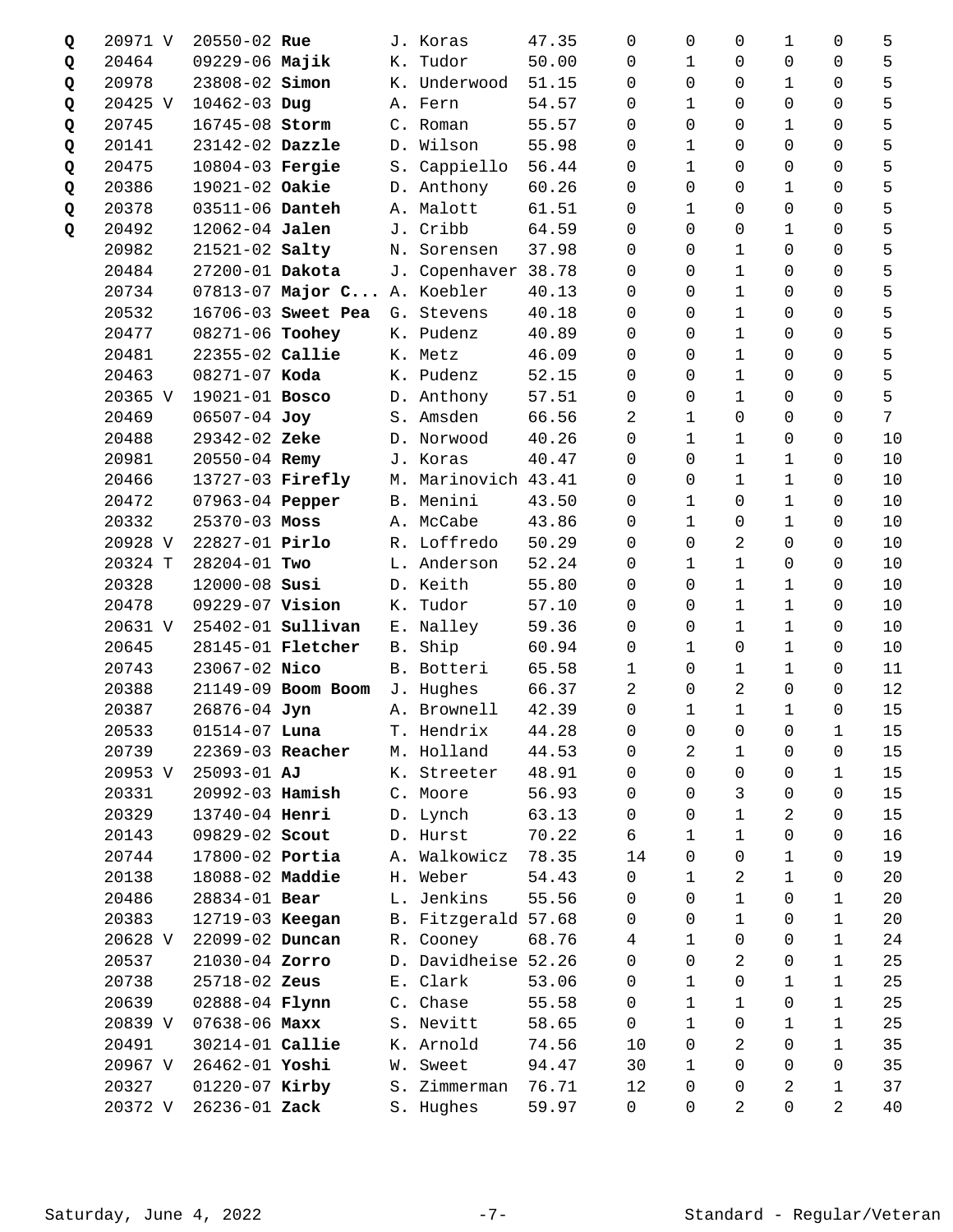| 20987   |                     | 15347-03 Ellie Mae | H. Salamay       | 89.51  | 25       |          |          |   | 2 | 75 |
|---------|---------------------|--------------------|------------------|--------|----------|----------|----------|---|---|----|
| 20139   | 20447-04 Ranger     |                    | R. Heinecke      | NΤ     | 0        | 0        | 2        |   | 0 |    |
| 20382   | 09817-05 Aspen      |                    | J. Decato        | NΤ     | 0        | 0        |          | 0 | 0 |    |
| 20389   | $23029 - 02$ Pirlo  |                    | L. Coffman       | NΤ     | 0        | 0        | 0        |   |   |    |
| 20487   | $29093 - 01$ Brooks |                    | S. Lyons         | NΤ     | 0        | 0        |          |   |   |    |
| 20973   | $06190 - 05$ Boz    |                    | M. Snyder        | NΤ     | 0        |          |          | 0 | 0 |    |
| 20975   | $15325 - 04$ Jelly  |                    | H. Salamay       | NΤ     | 0        | 0        | $\Omega$ | 0 | 0 |    |
| 20985   | $27497 - 02$ Toffee |                    | L. Woodruff      | NΤ     | 0        | $\Omega$ | $\Omega$ | 0 | 1 |    |
| 20416 V | 13732-03 Frankie    |                    | T. Richardson NT |        | 0        | $\Omega$ | 3        |   | 3 |    |
| 20584 V | $21511 - 02$ Fenway |                    | R. Conti         | ΝT     | 0        | 0        |          | 2 | 2 |    |
| 20825 V | 07638-05 Jett       |                    | D. Yaste         | Absent |          |          |          |   |   |    |
| 20877 V | $07299 - 03$ Shadow |                    | L. Haupricht     | NΤ     | $\Omega$ | 0        |          | 0 |   |    |
|         |                     |                    |                  |        |          |          |          |   |   |    |

|              |               |                        |           | Distance: 175 yds  SCT: 64 secs <b>Level 5 Regular/Veteran</b> |       | 24 inch Judge: Mike Brownell |              |              |              |                |           |
|--------------|---------------|------------------------|-----------|----------------------------------------------------------------|-------|------------------------------|--------------|--------------|--------------|----------------|-----------|
|              | Place Armband | CPE ID                 | Call Name | Handler                                                        | Time  | TFlts                        | Bar          | Off          | Oth          |                | Maj Total |
|              |               |                        |           |                                                                |       |                              |              |              |              |                |           |
| 1Q           | 24539 V       | $22241 - 03$ Ava       |           | D. Sheatler                                                    | 51.74 | $\Omega$                     | $\Omega$     | $\Omega$     | 0            | 0              | $\Omega$  |
| <b>20</b>    | 24333 V       | 14997-02 <b>Sydney</b> |           | C. Matzok                                                      | 60.37 | $\Omega$                     | $\Omega$     | $\Omega$     | $\Omega$     | $\Omega$       | $\Omega$  |
| 3Q           | 24886         | $27683 - 01$ Bernie    |           | K. Lewis                                                       | 61.78 | $\overline{0}$               | $\Omega$     | $\Omega$     | 0            | 0              | $\Omega$  |
| <b>40</b>    | 24480 V       | 21830-02 Watson        |           | K. Shiple                                                      | 66.13 | 2                            | $\Omega$     | $\Omega$     | $\Omega$     | $\Omega$       | 2         |
| Q            | 24888         | $19640 - 03$ Kayza     |           | K. Paulsen                                                     | 54.53 | $\Omega$                     | $\Omega$     | $\Omega$     | $\mathbf{1}$ | $\Omega$       | 5         |
| $\mathbf{Q}$ | 24887         | $21932-04$ Lincoln     |           | P. Karst                                                       | 55.52 | $\Omega$                     |              | $\Omega$     | $\Omega$     | $\Omega$       | 5         |
|              | 24977 V       | 29427-01 Storm         |           | D. Peatt                                                       | 65.29 | $\mathbf{1}$                 | $\Omega$     | $\Omega$     | 1            | $\Omega$       | 6         |
|              | 24882         | 15373-05 <b>Bodie</b>  |           | J. Leitzsch                                                    | 52.43 | $\Omega$                     |              | $\Omega$     | $\mathbf{1}$ | $\Omega$       | 10        |
|              | 24989 V       | $29427-02$ Thunder     |           | D. Peatt                                                       | 68.08 | 4                            |              | 1            | 0            | $\Omega$       | 14        |
|              | 24880 H       | $10559-02$ Kazzie      |           | K. Alexander-                                                  | 84.87 | 20                           | $\Omega$     |              | 0            | 0              | 20        |
|              | 24742 V       | 16370-02 Wilbur        |           | S. Klein                                                       | 39.90 | $\Omega$                     | $\mathbf{1}$ | $\mathbf{1}$ | 0            | $\mathfrak{D}$ | 40        |
|              | 24884         | $25126 - 02$ Olive     |           | B. Slicker                                                     | 56.76 | 0                            | 0            | 2            | 1            | 2              | 45        |
|              |               |                        |           |                                                                |       |                              |              |              |              |                |           |

|  |                     |                                        | Distance: 175 yds SCT: 74 secs Level C Regular/Veteran 4 inch Judge: Mike Brownell |                                  |  |  |  |
|--|---------------------|----------------------------------------|------------------------------------------------------------------------------------|----------------------------------|--|--|--|
|  |                     | Place Armband CPE ID Call Name Handler |                                                                                    | Time TFlts Bar Off Oth Maj Total |  |  |  |
|  | 4503 26169-01 Molly |                                        | T. Urban                                                                           | 65.43 0 1 0 0 0 5                |  |  |  |

Distance: 175 yds SCT: 74 secs **Level C Regular/Veteran** 8 inch Judge: Mike Brownell Place Armband CPE ID Call Name Handler Time TFlts Bar Off Oth Maj Total 8607 14464-02 D. Gentile 30.08 0 0 0 0 0 0 **1Q Indy** 

| ∸⊻        | , טטש  | TIINI ON THUY         |                       | D. GCIILIL   | <u>JU . UU</u> | ◡        | $\mathbf{u}$ | ◡ | ◡        | ◡        |          |
|-----------|--------|-----------------------|-----------------------|--------------|----------------|----------|--------------|---|----------|----------|----------|
| <b>2Q</b> | 8211   |                       | $26963 - 01$ Hercules | B. Wyatt     | 38.11          | 0        |              | 0 | 0        |          |          |
| 3Q        | 8203   | $16941 - 03$ Tally    |                       | H. Muir      | 39.56          | $\Omega$ | 0            | 0 | 0        | 0        | $\Omega$ |
| 4Q        | 8168   | 08596-04 Litchi       |                       | A. Hughey    | 40.08          | 0        | $\Omega$     | 0 | $\Omega$ | 0        | $\Omega$ |
| Q         | 8614   | $26241 - 02$ Bruiser  |                       | B. Cohen     | 41.19          | 0        | $\Omega$     | 0 | 0        | 0        |          |
| Q         | 8612   | 19134-08 Kiwi         |                       | C. Fithian   | 42.23          | 0        |              | 0 | $\Omega$ | 0        | $\Omega$ |
| Q         | 8807   | $11741 - 04$ Ilsa     |                       | T. Nolan     | 49.11          | 0        | $\Omega$     | 0 | 0        | 0        | $\Omega$ |
| Q         | 8177   | 25979-01 Gretzky      |                       | M. Sutjiamin | 49.74          | 0        |              | 0 | $\Omega$ | 0        | $\Omega$ |
| Q         | 8210   | 26066-01 <b>Piper</b> |                       | L. Parkanzky | 51.22          | 0        | $\Omega$     | 0 | 0        | 0        |          |
| Q         | 8176 H |                       | 25962-02 Bob Hope     | M. Poulin    | 52.18          | 0        |              | 0 | $\Omega$ | $\Omega$ | $\Omega$ |
| Q         | 8658 V | 26242-02 Alicia       |                       | K. Christian | 54.23          | 0        | $\Omega$     | 0 | $\Omega$ | 0        | 0        |
| Q         | 8255 V | $26248 - 01$ Tails    |                       | E. Smith     | 54.57          | 0        |              | 0 | 0        | 0        | 0        |
|           |        |                       |                       |              |                |          |              |   |          |          |          |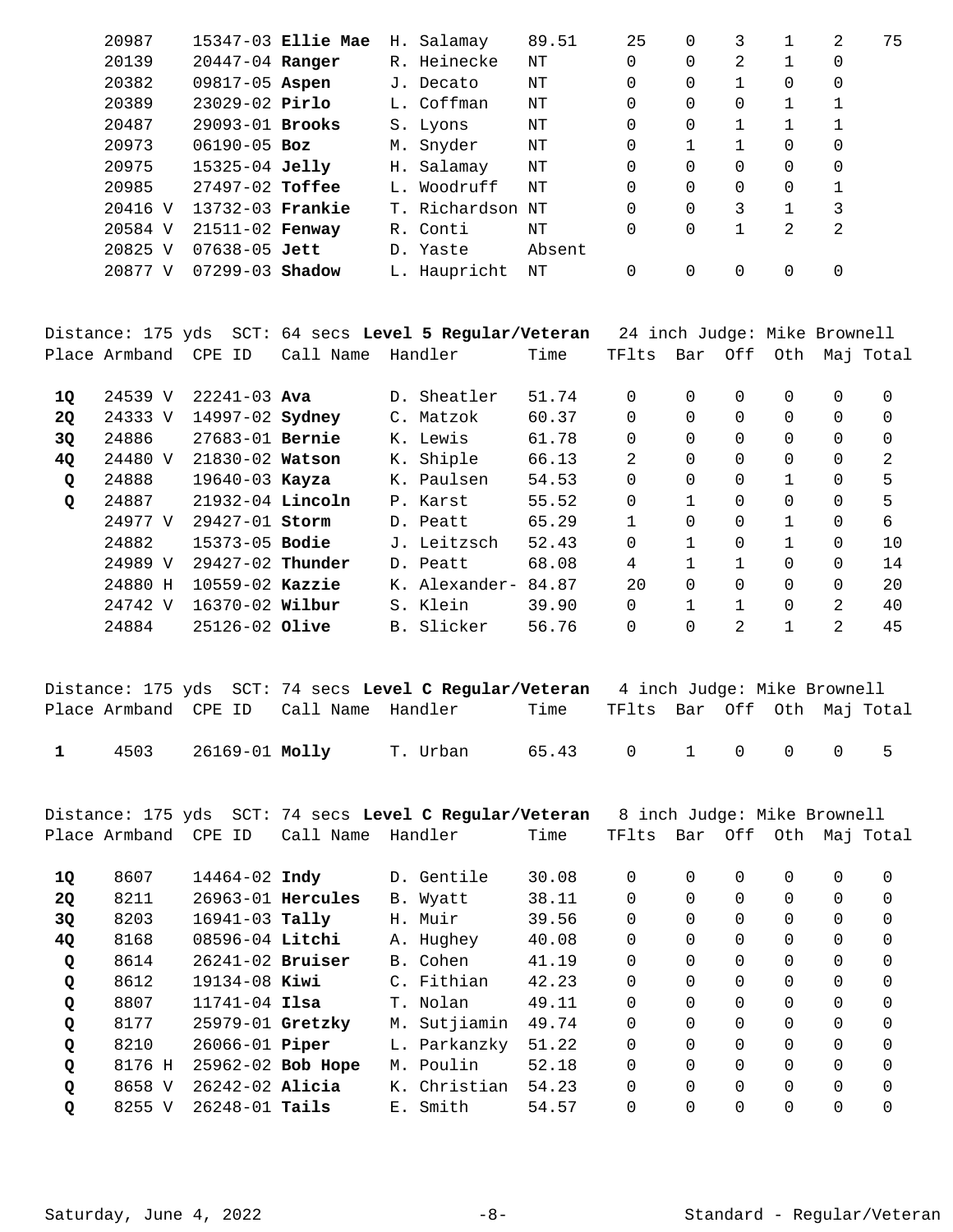| Q         | 8675          | 19574-04 Tyke           |                                                                             |    | C. LaCombe   | 55.05     | 0                                     | $\Omega$    | $\Omega$       | 0            | 0        | 0           |
|-----------|---------------|-------------------------|-----------------------------------------------------------------------------|----|--------------|-----------|---------------------------------------|-------------|----------------|--------------|----------|-------------|
| Q         | 8656 V        | 23093-02 Riker          |                                                                             |    | A. Meeler    | 59.47     | $\Omega$                              | $\Omega$    | 0              | 0            | 0        | 0           |
| Q         | 8530          | 25855-03 Louie          |                                                                             |    | S. Botkin    | 61.84     | 0                                     | $\Omega$    | 0              | 0            | 0        | 0           |
| Q         | 8407 V        | 07009-05 Missy          |                                                                             |    | K. Swan      | 63.19     | 0                                     | $\mathbf 0$ | 0              | 0            | 0        | 0           |
| Q         | 8413 V        | 19626-04 Eloise         |                                                                             |    | J. Locke     | 63.72     | 0                                     | $\Omega$    | $\Omega$       | 0            | 0        | 0           |
| Q         | 8171          | 16699-02 Rufus          |                                                                             |    | Y. Clark     | 70.52     | 0                                     | $\Omega$    | 0              | 0            | 0        | 0           |
| Q         | 8770          | 24949-01 Lily           |                                                                             |    | P. Bisker    | 74.15     | 0                                     | $\Omega$    | 0              | 0            | 0        | 0           |
|           | 8605          | $10856 - 05$ Gabi       |                                                                             |    | C. Ponyah    | 52.10     | 0                                     | 0           | 0              | 1            | 0        | 5           |
|           | 8670          |                         | 17560-03 Cotton                                                             |    | S. Bankson   | 58.52     | 0                                     | 0           | 0              | 1            | 0        | 5           |
|           | 8604          | 09393-04 Billy          |                                                                             |    | S. Tanner    | 82.80     | 8                                     | $\Omega$    | 0              | 0            | 0        | 8           |
|           | 8773          | 25781-02 Maeve          |                                                                             |    | D. Scheel    | 52.10     | $\mathsf{O}$                          | $\Omega$    | 1              | 1            | 0        | 10          |
|           | 8169          | 11124-02 Plinko         |                                                                             |    | M. Hinckley  | 85.27     | 11                                    | 0           | $\mathbf 0$    | 0            | 0        | 11          |
|           | 8805          | 07288-02 Cindy          |                                                                             |    | M. Abdo      | 88.36     | 14                                    | $\Omega$    | 0              | 1            | 1        | 34          |
|           | 8679          | 30579-02 Ruthie         |                                                                             |    | J. Cope      | 55.93     | 0                                     | $\Omega$    | 3              | $\mathbf{1}$ | 2        | 50          |
|           | 8519          | 22419-01 Mia            |                                                                             |    | M. Cortese   | 68.42     | $\mathbf 0$                           | $\Omega$    | 0              | $\mathbf{1}$ | 3        | 50          |
|           | 8751          | 01158-05 <b>Floozie</b> |                                                                             |    | L. Kosmowski | NT        | $\Omega$                              | $\Omega$    | $\mathbf{1}$   | 0            | 0        |             |
|           | 8157 V        | 22485-01 Sadie          |                                                                             |    | V. Shelburne | Absent    |                                       |             |                |              |          |             |
|           | 8256 V        | $02584 - 03$ Nico       |                                                                             |    | A. Potter    | $\rm{NT}$ | 0                                     | $\mathbf 0$ | 4              | 0            | 1        |             |
|           | 8657 V        | 22892-01 Rocko          |                                                                             |    | A. Lonneman  | $\rm{NT}$ | $\Omega$                              | $\Omega$    | $\Omega$       | $\mathbf{1}$ | 0        |             |
|           | Place Armband | CPE ID                  | Distance: 175 yds  SCT: 74 secs <b>Level C Regular/Veteran</b><br>Call Name |    | Handler      | Time      | 12 inch Judge: Mike Brownell<br>TFlts | Bar         | Off            | Oth          |          | Maj Total   |
|           |               |                         |                                                                             |    |              |           |                                       |             |                |              |          |             |
| 1Q        | 12288         |                         | 26038-02 Triscuit                                                           |    | R. Finley    | 32.67     | 0                                     | 0           | $\mathbf 0$    | 0            | 0        | 0           |
| <b>2Q</b> | 12287         | 22325-02 Watson         |                                                                             |    | S. Bonczyk   | 34.89     | 0                                     | $\Omega$    | 0              | 0            | 0        | $\mathbf 0$ |
| 3Q        | 12907         | 10900-08 Beetle         |                                                                             |    | G. Chapman   | 38.19     | $\mathbf 0$                           | $\Omega$    | $\Omega$       | 0            | 0        | 0           |
| 4Q        | 12802 V       | 23092-01 Kibo           |                                                                             |    | S. Nevitt    | 39.59     | 0                                     | $\Omega$    | $\Omega$       | 0            | $\Omega$ | 0           |
| Q         | 12666 V       | $05750 - 05$ Finn       |                                                                             |    | T. Landry    | 40.57     | 0                                     | $\mathbf 0$ | 0              | 0            | 0        | 0           |
| Q         | 12163 V       | 04642-03 Mirage         |                                                                             |    | S. Reinolt   | 42.03     | 0                                     | $\Omega$    | $\Omega$       | 0            | 0        | 0           |
| Q         | 12669 V       | 15658-03 AN'A           |                                                                             |    | J. Moore     | 42.96     | $\mathbf 0$                           | $\Omega$    | 0              | 0            | 0        | 0           |
| Q         | 12910         | 12905-02 Lexi           |                                                                             |    | N. Schmidt   | 43.52     | 0                                     | $\Omega$    | $\mathbf 0$    | 0            | 0        | 0           |
| Q         | 12915         | 29205-01 Winnie         |                                                                             |    | A. Day       | 44.44     | 0                                     | 0           | $\mathbf 0$    | 0            | 0        | 0           |
| Q         | 12903         | 02361-04 Flora          |                                                                             |    | E. Fletcher  | 52.19     | $\mathsf{O}\xspace$                   | 0           | $\mathbf 0$    | 0            | 0        | $\mathbf 0$ |
| Q         | 12222         | 23036-01 Murphy         |                                                                             |    | B. Kamel     | 52.62     | 0                                     | 0           | 0              | 0            | 0        | 0           |
| Q         | 12229         | 26221-03 Gracie         |                                                                             |    | C. Mosca     | 55.80     | 0                                     | $\Omega$    | 0              | 0            | 0        | 0           |
| Q         | 12227         | 24676-02 Capri          |                                                                             |    | T. Keinz     | 57.01     | 0                                     | $\Omega$    | $\overline{0}$ | 0            | 0        | 0           |
| Q         | 12753 V       |                         | 26385-02 Sir Percy                                                          |    | L. Kreps     | 58.39     | 0                                     | $\Omega$    | $\Omega$       | 0            | 0        | 0           |
| Q         | 12460         | 25991-01 Jolie          |                                                                             | R. | Goudreau     | 58.71     | 0                                     | $\Omega$    | 0              | 0            | 0        | 0           |
| Q         | 12772 V       | 24984-01 Joey           |                                                                             |    | T. Knilans   | 58.75     | $\Omega$                              | $\Omega$    | 0              | 0            | 0        | 0           |
| Q         | 12276 V       | 22325-01 Sadie          |                                                                             |    | S. Bonczyk   | 60.35     | 0                                     | $\Omega$    | 0              | 0            | 0        | 0           |
| Q         | 12688         | 24560-01 <b>Sunny</b>   |                                                                             |    | T. Brough    | 60.97     | 0                                     | $\Omega$    | 0              | 0            | 0        | 0           |
| Q         | 12218         | 03927-06 Babu           |                                                                             |    | D. Johnson   | 69.18     | 0                                     | $\Omega$    | 0              | 0            | 0        | 0           |
| Q         | 12691         | 27734-01 Mimi           |                                                                             |    | N. Shimizu   | 71.11     | 0                                     | $\Omega$    | 0              | 0            | 0        | 0           |
| Q         | 12809 V       | 13973-03 Keiran         |                                                                             |    | S. Rockhill  | 72.97     | 0                                     | $\Omega$    | $\overline{0}$ | 0            | 0        | 0           |
|           | 12518 V       | 04564-06 Roo            |                                                                             |    | R. Strasser  | 38.23     | 0                                     | $\Omega$    | $\mathbf 0$    | 1            | 0        | 5           |
|           | 12207 V       | 20129-01 Blackie        |                                                                             |    | S. Howarth   | 46.13     | 0                                     | $\Omega$    | $\mathbf{1}$   | 0            | 0        | 5           |
|           | 12555         |                         | 16909-02 <b>Smuggler</b>                                                    |    | K. Otis      | 54.43     | $\Omega$                              | $\Omega$    | 0              | 1            | 0        | 5           |
|           | 12453         | 12276-03 Tribble        |                                                                             |    | V. Figure    | 56.30     | 0                                     | $\Omega$    | $\mathbf{1}$   | 0            | 0        | 5           |
|           | 12179 V       | 28140-01 Rocket         |                                                                             |    | M. McElwee   | 58.43     | 0                                     | 0           | $\overline{0}$ | 1            | 0        | 5           |
|           | 12217         | 02585-04 Ryder          |                                                                             | Ρ. | Idlof        | 58.69     | 0                                     | 0           | 1              | 0            | 0        | 5           |
|           | 12783         | 10908-03 Ice            |                                                                             | J. | Slivka       | 61.29     | 0                                     | 1           | 0              | 0            | 0        | 5           |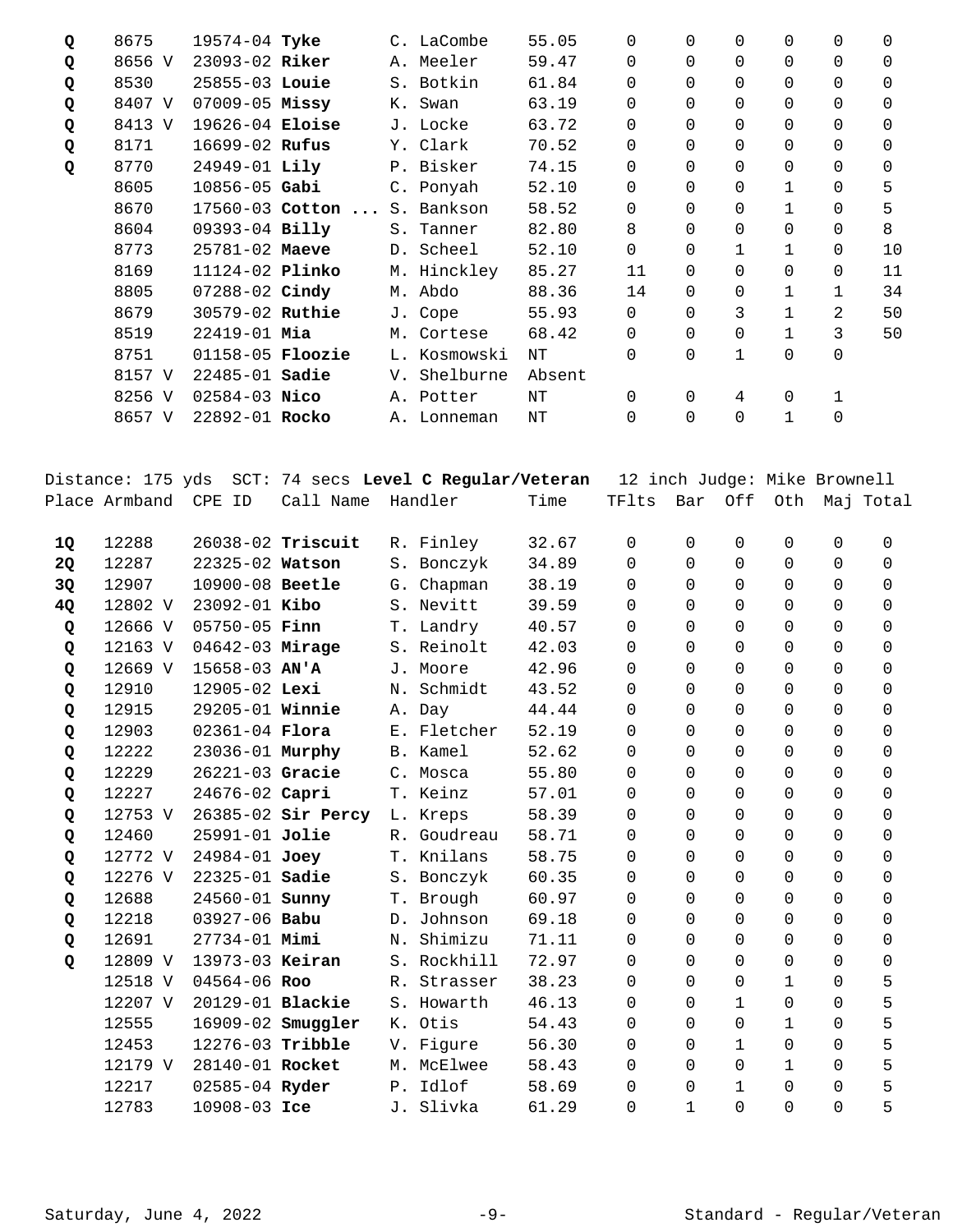| 12823   | $27872 - 01$ Winnie |                   |     | C. Meirs     | 61.92 | $\Omega$ | 0        |               | 0 | 0        | 5  |
|---------|---------------------|-------------------|-----|--------------|-------|----------|----------|---------------|---|----------|----|
| 12122   | $05051-07$ Steeler  |                   |     | S. Deakin    | 67.85 | 0        | $\Omega$ |               |   | 0        | 5  |
| 12226   | $27044 - 01$ Abby   |                   |     | D. Haynes    | 49.63 | 0        | $\Omega$ |               | 0 |          | 15 |
| 12280   |                     | 15877-04 Benjamin |     | P. Schairer  | 59.37 | 0        | $\Omega$ | 2             |   | 0        | 15 |
| 12105 V | 06948-04 Calvin     |                   |     | B. Gilday    | 84.06 | 10       | $\Omega$ |               |   | 0        | 20 |
| 12455   | $15941 - 02$ Eddie  |                   |     | J. Mendoza   | 54.14 | 0        | $\Omega$ |               |   |          | 25 |
| 12816   | $03122 - 09$        | WeeGee            | J., | Rochedieu    | 78.66 | 4        | $\Omega$ |               | 2 |          | 34 |
| 12556   | $14261 - 02$ Shelby |                   | R.  | Jacobi       | 75.01 |          | $\Omega$ | $\mathcal{L}$ |   | 2        | 46 |
| 12686   | 22892-03 Billee     |                   |     | S. Tempel    | NΤ    | 0        | $\Omega$ | 0             | 0 | 0        |    |
| 12693   | 29702-01 Oliver     |                   |     | L. Bettinger | NΤ    | 0        | $\Omega$ |               | 0 | $\Omega$ |    |
| 12811   | $21067 - 02$ Siya   |                   | J.  | Austin       | NΤ    | 0        | 0        | 2             | 2 | 2        |    |
|         |                     |                   |     |              |       |          |          |               |   |          |    |

|           | Distance: 175 yds |                        |                   |               | SCT: 64 secs Level C Regular/Veteran |       | 16 inch Judge: Mike Brownell |             |                |                     |          |           |
|-----------|-------------------|------------------------|-------------------|---------------|--------------------------------------|-------|------------------------------|-------------|----------------|---------------------|----------|-----------|
|           | Place Armband     | CPE ID                 | Call Name         |               | Handler                              | Time  | TFlts                        | Bar         | Off            | Oth                 |          | Maj Total |
| 1Q        | 16924             | 10900-04 Toad          |                   | G.            | Chapman                              | 35.49 | 0                            | 0           | 0              | 0                   | 0        | 0         |
| <b>2Q</b> | 16418             | 01557-06 Rose          |                   | $C_{\bullet}$ | Thom                                 | 36.12 | 0                            | $\Omega$    | 0              | 0                   | 0        | 0         |
| 3Q        | 16837             | 28727-01 Riley         |                   |               | L. Potter                            | 36.14 | $\Omega$                     | $\Omega$    | 0              | 0                   | 0        | 0         |
| 4Q        | 16936             | 10900-06 Squid         |                   |               | C. Foster                            | 39.80 | $\Omega$                     | $\Omega$    | $\Omega$       | 0                   | $\Omega$ | 0         |
| Q         | 16125 V           | $06948-03$ Leela       |                   |               | B. Gilday                            | 41.92 | $\Omega$                     | $\Omega$    | 0              | 0                   | 0        | 0         |
| Q         | 16434             | 22544-02 Tres          |                   |               | S. Rapey                             | 42.21 | 0                            | $\Omega$    | 0              | $\mathbf 0$         | 0        | 0         |
| Q         | 16871             | 26486-01 Graycie       |                   |               | D. Elder                             | 42.60 | 0                            | $\Omega$    | 0              | 0                   | 0        | 0         |
| Q         | 16422             | 05408-09 Jessie        |                   |               | J. Ritchhart                         | 45.00 | 0                            | $\Omega$    | 0              | 0                   | 0        | 0         |
| Q         | 16427             | $12842 - 02$ Tessie    |                   |               | C. Rovner                            | 45.32 | 0                            | $\Omega$    | 0              | 0                   | $\Omega$ | 0         |
| Q         | 16431 H           | 17131-08 Dani          |                   |               | P. Young                             | 47.85 | $\Omega$                     | $\Omega$    | 0              | 0                   | 0        | 0         |
| Q         | 16310 V           | 27369-01 Ozzie         |                   |               | K. Lee                               | 48.43 | $\Omega$                     | $\Omega$    | 0              | 0                   | 0        | 0         |
| Q         | 16566 V           | 21511-01 <b>Willow</b> |                   |               | R. Conti                             | 50.18 | 0                            | $\Omega$    | $\Omega$       | $\Omega$            | $\Omega$ | $\Omega$  |
| Q         | 16359             | 11495-03 Kimba         |                   |               | V. Haviland                          | 52.88 | $\Omega$                     | $\Omega$    | 0              | 0                   | 0        | 0         |
| Q         | 16724             | 13155-04 Flo           |                   |               | J. Haarsma                           | 53.71 | $\Omega$                     | $\Omega$    | 0              | 0                   | 0        | 0         |
| Q         | 16439             | 25775-01 Renly         |                   |               | S. Tomes                             | 53.87 | 0                            | $\Omega$    | 0              | 0                   | 0        | 0         |
| Q         | 16307 V           |                        | 25370-01 Maverick |               | A. McCabe                            | 54.42 | 0                            | $\Omega$    | $\Omega$       | 0                   | 0        | 0         |
| Q         | 16923             |                        | 07323-03 Khaleesi |               | M. Bocock                            | 56.86 | $\Omega$                     | $\Omega$    | 0              | 0                   | 0        | 0         |
| Q         | 16352             | 03511-05 Kaioteh       |                   |               | A. Malott                            | 62.55 | $\Omega$                     | $\Omega$    | 0              | $\Omega$            | $\Omega$ | $\Omega$  |
|           | 16353             |                        | 04813-05 Ici Blue |               | <b>B.</b> Hartman                    | 34.59 | 0                            | $\Omega$    | $\mathbf 1$    | 0                   | $\Omega$ | 5         |
|           | 16563 V           | 19076-03 Jerica        |                   |               | L. Johnson                           | 34.67 | 0                            | $\mathbf 1$ | $\Omega$       | $\Omega$            | $\Omega$ | 5         |
|           | 16573             | 02646-05 Deena         |                   |               | C. Killam                            | 44.44 | 0                            | $\Omega$    | 0              | 1                   | 0        | 5         |
|           | 16731             | 11072-04 Patch         |                   |               | A. Okrasinski                        | 47.89 | $\Omega$                     | $\Omega$    | 1              | 0                   | 0        | 5         |
|           | 16616             | $07529 - 06$ Navi      |                   |               | K. Caplan                            | 49.47 | 0                            | 0           | $\mathbf 1$    | 0                   | 0        | 5         |
|           | 16726             | 15607-07 Kassie        |                   |               | T. Miller                            | 59.26 | 0                            | $\Omega$    | 0              | 1                   | 0        | 5         |
|           | 16415             | 07844-03 Compass       |                   |               | A. Ritchie                           | 60.23 | 0                            | $\Omega$    | 1              | 0                   | 0        | 5         |
|           | 16863             | 18621-03 Rica          |                   | J.            | Greco                                | 62.46 | $\Omega$                     | $\Omega$    | 0              | 1                   | 0        | 5         |
|           | 16316             | 05267-04 Kopper        |                   |               | K. Kalwa                             | 40.08 | 0                            | $\Omega$    | 2              | 0                   | 0        | 10        |
|           | 16572             | 19076-05 Zephi         |                   |               | L. Johnson                           | 40.82 | 0                            | $\Omega$    | $\overline{c}$ | 0                   | 0        | 10        |
|           | 16626             |                        | 19134-06 Vegemite |               | C. Fithian                           | 46.37 | 0                            | $\mathbf 1$ | $\mathbf 1$    | 0                   | 0        | 10        |
|           | 16622             | $04255 - 08$ Maizie    |                   |               | S. Smith                             | 47.41 | $\Omega$                     | $\Omega$    | 2              | 0                   | 0        | 10        |
|           | 16564 V           | 19269-01 Oreo          |                   |               | C. Grome                             | 55.39 | 0                            | 0           | 0              | 2                   | 0        | 10        |
|           | 16309 V           | 27247-01 Peter         |                   |               | L. Gruszka                           | 59.24 | 0                            | 0           | 1              | $\mathbf 1$         | 0        | 10        |
|           | 16621             | 08100-03 Mystic        |                   |               | S. Conrow                            | 58.81 | 0                            | 0           | 2              | 1                   | 0        | 15        |
|           | 16828             | 03122-08 Wonder        |                   |               | J. Rochedieu                         | 64.00 | 0                            | 0           | 2              | 1                   | 0        | 15        |
|           | 16356             | 09571-02 Bosco         |                   |               | M. Holder                            | 73.72 | 9                            | 0           | $\mathbf 1$    | $\mathbf 1$         | 0        | 19        |
|           | 16419             | 02674-07 Ryder         |                   |               | K. Stanley                           | 37.33 | 0                            | 0           | $1\,$          | $\mathsf{O}\xspace$ | 1        | 20        |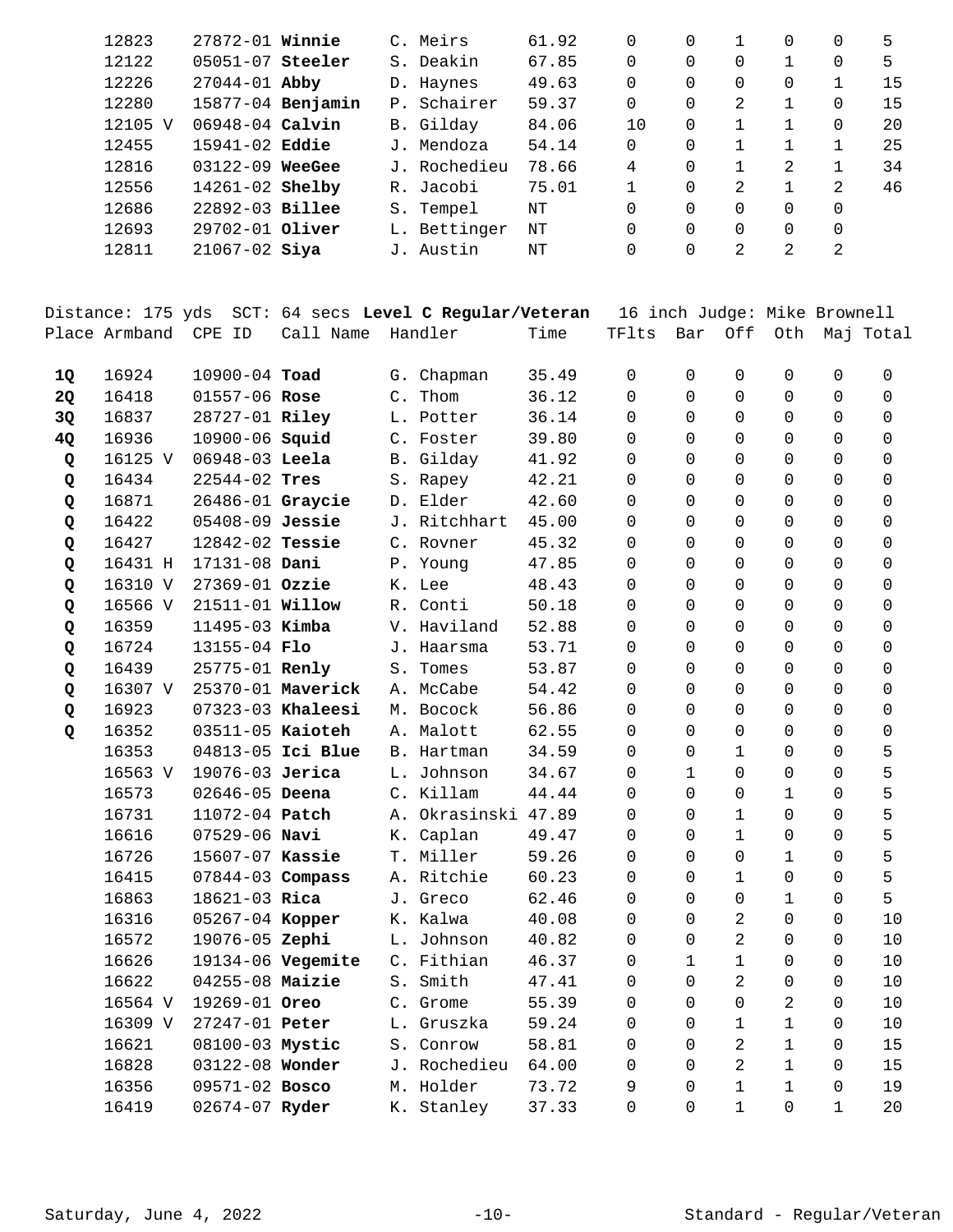| 16362   | 14337-03 Shelby        |                       | L. Sequin   | 42.51  | 0              | $\Omega$ | 3            | 1            | 0        | 20 |
|---------|------------------------|-----------------------|-------------|--------|----------------|----------|--------------|--------------|----------|----|
| 16184 T | $17016 - 08$ Dixie     |                       | D. Drouare  | 46.57  | 0              |          | 2            | 1            | 0        | 20 |
| 16569 V |                        | $26050 - 01$ Zavannah | A. Phillips | 92.80  | 28             | $\Omega$ | $\Omega$     | $\Omega$     | $\Omega$ | 28 |
| 16358   | $02821-03$ Swiper      |                       | C. Snowden  | 42.92  | 0              | 0        |              | 1            | 2        | 40 |
| 16308 V | $25654 - 01$ Zoe       |                       | J. Whitis   | 64.00  | $\overline{0}$ | $\Omega$ | $\Omega$     | $\Omega$     | 3        | 45 |
| 16442   | $28258 - 02$ Cora      |                       | F. Hudson   | 39.34  | $\overline{0}$ |          | 3            | 0            | 2        | 50 |
| 16435   | 22993-01 Marty         |                       | A. Fager    | 50.56  | 0              | $\Omega$ | 1            | 1            | 3        | 55 |
| 16636   | $07529 - 07$ Storm     |                       | K. Caplan   | 82.09  | 18             | $\Omega$ |              |              | 2        | 58 |
| 16371   | 25575-02 Whiskey       |                       | K. Shepherd | NΤ     | $\Omega$       |          | $\Omega$     | 0            | 1        |    |
| 16588   | $19076 - 06$ Eli       |                       | L. Johnson  | NΤ     | $\overline{0}$ | 0        | $\Omega$     | 0            | 0        |    |
| 16835   | 23089-01 <b>slyder</b> |                       | M. Abdo     | NΤ     | $\Omega$       | $\Omega$ | 2            | $\mathbf{1}$ | 0        |    |
| 16124 V | $03784 - 03$ Fame      |                       | B. Allen    | Absent |                |          |              |              |          |    |
| 16189 V | $26319-01$ Jasmine     |                       | P. Sager    | NΤ     | $\Omega$       | $\Omega$ | $\mathbf{1}$ | 0            | $\Omega$ |    |
| 16559 V | 24246-01 Sophie        |                       | J. Weiss    | NΤ     | $\overline{0}$ | 0        | $\mathbf{1}$ | 0            | 0        |    |
| 16561 V | 02646-04 Whitney       |                       | C. Killam   | Absent |                |          |              |              |          |    |
|         |                        |                       |             |        |                |          |              |              |          |    |

|    | Distance: 175 yds |                    |                                |    | SCT: 64 secs Level C Regular/Veteran |       | 20 inch Judge: Mike Brownell |              |              |              |          |             |
|----|-------------------|--------------------|--------------------------------|----|--------------------------------------|-------|------------------------------|--------------|--------------|--------------|----------|-------------|
|    | Place Armband     | CPE ID             | Call Name                      |    | Handler                              | Time  | TFlts                        | Bar          | Off          | Oth          |          | Maj Total   |
|    |                   |                    |                                |    |                                      |       |                              |              |              |              |          |             |
| 1Q | 20736             | 15607-05 Brie      |                                |    | T. Miller                            | 31.59 | $\Omega$                     | $\Omega$     | $\Omega$     | 0            | $\Omega$ | $\Omega$    |
| 2Q | 20538             | 21886-02 Karat     |                                |    | A. Haynes                            | 34.39 | $\Omega$                     | $\Omega$     | $\Omega$     | 0            | $\Omega$ | $\mathbf 0$ |
| 3Q | 20963 V           | 23195-01 Laila     |                                |    | J. Sorum                             | 35.81 | 0                            | 0            | $\mathbf 0$  | 0            | 0        | 0           |
| 4Q | 20983             | 22528-03 Jimmy     |                                |    | T. Steg                              | 39.70 | $\Omega$                     | $\Omega$     | $\Omega$     | 0            | $\Omega$ | 0           |
| Q  | 20964 V           | 23808-01 Sophie    |                                |    | K. Underwood                         | 39.77 | $\Omega$                     | $\Omega$     | $\Omega$     | 0            | 0        | $\Omega$    |
| Q  | 20644             | $26241 - 03$ Aura  |                                |    | B. Cohen                             | 39.81 | $\Omega$                     | $\Omega$     | $\Omega$     | 0            | $\Omega$ | $\Omega$    |
| Q  | 20476             | 11796-05 Bizzy     |                                | L. | Tagliaferr                           | 40.29 | 0                            | $\Omega$     | $\mathbf 0$  | 0            | 0        | 0           |
| Q  | 20986             | 30698-01 Fawkes    |                                |    | E. Buerger                           | 40.74 | $\Omega$                     | $\Omega$     | $\Omega$     | 0            | $\Omega$ | $\Omega$    |
| Q  | 20490             | 29884-01 Rupee     |                                |    | D. Anctil                            | 41.54 | $\Omega$                     | $\Omega$     | $\Omega$     | 0            | $\Omega$ | $\Omega$    |
| Q  | 20931 V           | 26578-01 Jackson   |                                |    | S. Block                             | 44.39 | 0                            | $\Omega$     | $\Omega$     | 0            | 0        | $\mathbf 0$ |
| Q  | 20140             | 21341-04 Hershey   |                                |    | D. McCall                            | 44.43 | 0                            | $\Omega$     | $\mathbf 0$  | 0            | 0        | 0           |
| Q  | 20471             | 07732-04 Brick     |                                |    | L. O'Neil                            | 44.61 | $\Omega$                     | $\Omega$     | $\Omega$     | 0            | $\Omega$ | 0           |
| Q  | 20483             | $27036 - 01$ Jax   |                                |    | K. Smith                             | 44.98 | $\Omega$                     | $\Omega$     | $\Omega$     | $\Omega$     | 0        | $\Omega$    |
| Q  | 20381             |                    | 05450-06 Pandemo D. Piroha     |    |                                      | 49.45 | $\Omega$                     | $\Omega$     | $\Omega$     | 0            | 0        | $\mathbf 0$ |
| Q  | 20479             | 21097-03 Halo      |                                |    | L. Voncina                           | 49.93 | $\Omega$                     | $\Omega$     | $\mathbf 0$  | 0            | 0        | 0           |
| Q  | 20368 V           | 25295-01 Satie     |                                |    | C. Hattabaugh 50.40                  |       | $\Omega$                     | $\Omega$     | $\Omega$     | 0            | $\Omega$ | $\Omega$    |
| Q  | 20390             | 25295-02 Kiche     |                                |    | C. Hattabaugh 50.49                  |       | $\Omega$                     | $\Omega$     | $\Omega$     | 0            | $\Omega$ | $\mathbf 0$ |
| Q  | 20959 V           |                    | 15325-03 Rocky Road H. Salamay |    |                                      | 51.98 | 0                            | $\Omega$     | $\mathbf 0$  | 0            | 0        | 0           |
| Q  | 20951 V           | $14040 - 03$ Risq  |                                |    | J. Slingerlan 55.28                  |       | $\Omega$                     | $\Omega$     | $\Omega$     | $\Omega$     | $\Omega$ | 0           |
| Q  | 20969 V           | 26766-01 Imani     |                                |    | R. Lonczak                           | 58.01 | $\Omega$                     | $\Omega$     | $\Omega$     | 0            | $\Omega$ | $\mathbf 0$ |
|    | 20134             | $01100 - 07$ Xenia |                                |    | S. Davis                             | 32.75 | $\Omega$                     | $\mathbf{1}$ | $\Omega$     | 0            | $\Omega$ | 5           |
|    | 20392             | 14337-02 Shynie    |                                |    | L. Seguin                            | 36.54 | 0                            | $\mathbf{1}$ | $\mathbf 0$  | 0            | 0        | 5           |
|    | 20380             | 04813-07 Aggi Jo   |                                |    | B. Hartman                           | 40.33 | $\Omega$                     | $\mathbf{1}$ | $\Omega$     | 0            | $\Omega$ | 5           |
|    | 20137             |                    | 15780-04 Abracad P.            |    | Snyder                               | 43.31 | $\Omega$                     | $\Omega$     | $\Omega$     | 1            | $\Omega$ | 5           |
|    | 20980             | 19595-03 Liadrin   |                                |    | M. Engemann                          | 44.57 | 0                            | $\Omega$     | $\Omega$     | 1            | $\Omega$ | 5           |
|    | 20617 V           | 01031-04 Blaze     |                                |    | J. Murrin                            | 45.34 | 0                            | 0            | $\mathbf 1$  | 0            | 0        | 5           |
|    | 20473             | 03033-07 Flame     |                                |    | U. Janicki                           | 47.76 | $\Omega$                     | $\Omega$     | $\mathbf 1$  | $\mathbf 0$  | $\Omega$ | 5           |
|    | 20379             | 21149-06 Tony      |                                |    | J. Hughes                            | 51.00 | $\Omega$                     | $\Omega$     | $\Omega$     | 2            | $\Omega$ | 10          |
|    | 20470             | 07134-06 Jaguar    |                                |    | R. Wolters                           | 51.68 | $\Omega$                     | $\Omega$     | $\Omega$     | 2            | 0        | 10          |
|    | 20748             | 05187-04 Graycen   |                                |    | J. Schlegel                          | 54.75 | 0                            | $\Omega$     | 0            | 2            | 0        | 10          |
|    | 20972             | 15347-02 Heidi     |                                | Н. | Salamay                              | 68.70 | 4                            | $\Omega$     | $\mathbf{1}$ | $\mathbf{1}$ | $\Omega$ | 14          |
|    | 20851 V           | 02922-06 Soren     |                                |    | C. Hopper                            | 72.82 | 8                            | $\mathbf{1}$ | $\mathbf{1}$ | $\Omega$     | $\Omega$ | 18          |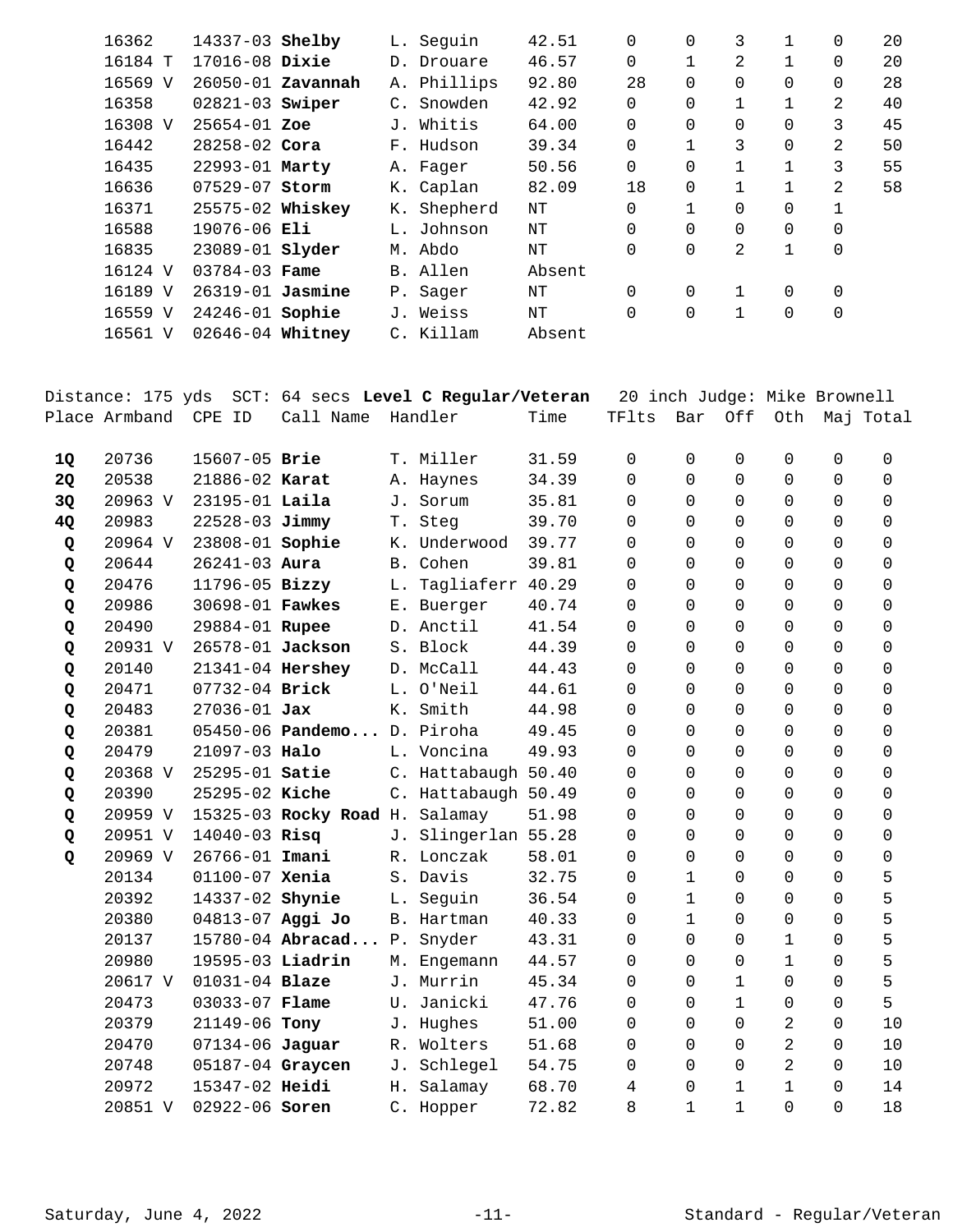| 20535   | $11326 - 03$ Lucy  |                                   | K. Whitman          | 40.95  |    |                  |    |   | 20 |
|---------|--------------------|-----------------------------------|---------------------|--------|----|------------------|----|---|----|
| 20467   | 19295-04 Tavi      |                                   | P. French           | 51.12  | 0  | 0                | 2  | 0 | 25 |
| 20733   | $26536 - 02$ Sage  |                                   | T. Widenhouse 58.52 |        | 0  | $\Omega$         | 3. |   | 35 |
| 20364 V | 18274-02 Troy      |                                   | D. Coglietta 75.04  |        | 11 | $\Omega$         | 3  |   | 46 |
| 20540   | $24764-02$ Tipo    |                                   | D. Vinci            | NΤ     | 0  | $\left( \right)$ |    |   |    |
| 20974   | 12713-03 Andy      |                                   | L. Garfinkel        | NΤ     | 0  | 3                |    |   |    |
| 20958 V |                    | $12713 - 02$ JoeJoe  L. Garfinkel |                     | Absent |    |                  |    |   |    |
| 20961   | $20156 - 01$ Ozzie |                                   | J. Lewis            | Absent |    |                  |    |   |    |

|    |                      |                    |                   | Distance: 175 yds SCT: 64 secs Level C Regular/Veteran |       | 24 inch Judge: Mike Brownell |          |             |          |          |                   |
|----|----------------------|--------------------|-------------------|--------------------------------------------------------|-------|------------------------------|----------|-------------|----------|----------|-------------------|
|    | Place Armband CPE ID |                    | Call Name Handler |                                                        | Time  | TFlts                        | Bar      |             |          |          | Off Oth Maj Total |
| 10 | 24885                | 27018-01 Mosby     |                   | S. Beck                                                | 38.56 | $\Omega$                     | $\Omega$ | $\Omega$    | $\Omega$ |          | 0                 |
| 20 | 24879                | 04022-08 Jace      |                   | P. Bacskay                                             | 43.09 | 0                            | 0        | $\Omega$    | $\Omega$ | 0        | - 0               |
| 30 | 24637 V              | $04031 - 03$ Bess  |                   | K. Jerse                                               | 48.05 | 0                            | 0        | $\Omega$    | 0        | 0        | $\Omega$          |
| 40 | 24640 V              | $04255 - 07$ Devin |                   | S. Smith                                               | 62.07 | 0                            | 0        | 0           | 0        |          |                   |
|    | 24883                | 17116-02 Zeke      |                   | H. Meyer                                               | 60.80 | 0                            | $\Omega$ |             | 0        | $\Omega$ | 5                 |
|    | 24881                | $12024 - 03$ Fabio |                   | D. Collings                                            | 44.87 | 0                            |          | $2^{\circ}$ | 0        |          | 15                |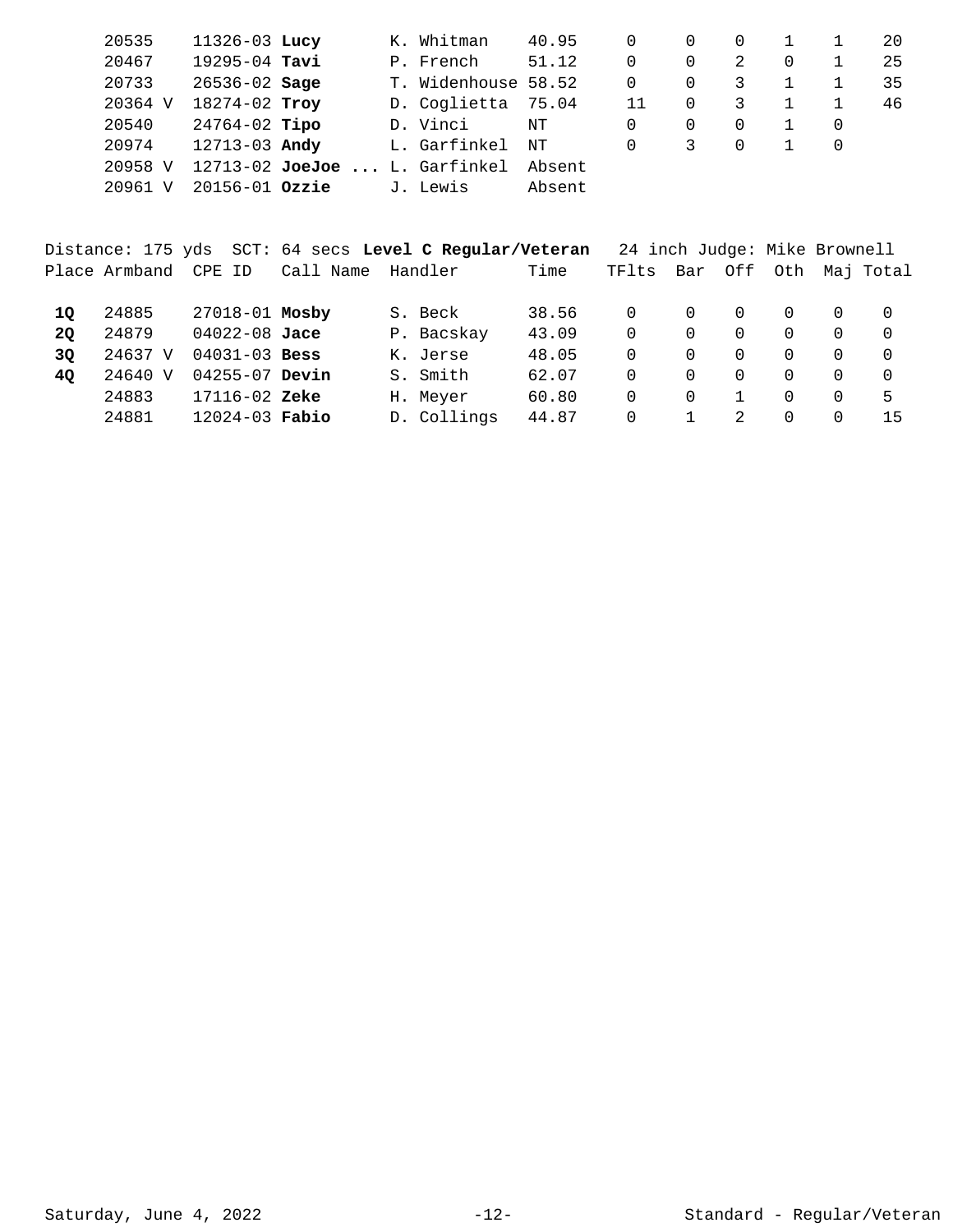## **CPE Nationals Saturday, June 4, 2022 Standard Enthusiast**

|                |                      |                       |                                    | Distance: 175 yds SCT: 79 secs Level 5 Enthusiast (4) 4 inch Judge: Mike Brownell |        |                |              |                |                |              |                       |
|----------------|----------------------|-----------------------|------------------------------------|-----------------------------------------------------------------------------------|--------|----------------|--------------|----------------|----------------|--------------|-----------------------|
|                | Place Armband CPE ID |                       | Call Name Handler                  |                                                                                   | Time   | TFlts          |              |                |                |              | Bar Off Oth Maj Total |
| $\mathbf{1}$   |                      |                       | 4252 TH 16813-02 Cooper            | D. Canak                                                                          | 65.15  | $\overline{0}$ | $\mathbf{1}$ | 0              | $\mathbf{1}$   | $\mathbf 0$  | 10                    |
| $\overline{2}$ | 4162 T               | 16899-04 Jinx         |                                    | J. Rigney                                                                         | 93.31  | 14             | $\Omega$     | $\Omega$       | $\mathbf 0$    | $\Omega$     | 14                    |
|                |                      |                       | 4152 TH 25962-03 Kevin B M. Poulin |                                                                                   | NT     | $\Omega$       | $\Omega$     | 2              | $\mathbf{1}$   | 2            |                       |
|                |                      |                       |                                    | Distance: 175 yds SCT: 79 secs Level 5 Enthusiast (8) 4 inch Judge: Mike Brownell |        |                |              |                |                |              |                       |
|                | Place Armband CPE ID |                       | Call Name                          | Handler                                                                           | Time   | TFlts          |              |                |                |              | Bar Off Oth Maj Total |
| 1Q             | 8502 T               | 15674-02 Alfie        |                                    | L. Winsky                                                                         | 56.18  | $\mathbf 0$    | $\mathbf 0$  | 0              | 0              | $\mathbf 0$  | 0                     |
| 2Q             | 8509 T               | 15674-04 Rosebud      |                                    | L. Winsky                                                                         | 62.10  | $\mathbf 0$    | $\mathbf 0$  | 0              | 0              | $\mathbf 0$  | 0                     |
| 3Q             |                      | 8258 TH 11748-04 Dia  |                                    | A. Morden-Moo 65.92                                                               |        | $\Omega$       | $\Omega$     | $\Omega$       | 0              | $\Omega$     | $\mathbf 0$           |
| 4Q             | 8151 T               | 16899-02 Victor       |                                    | J. Rigney                                                                         | 73.60  | 0              | 0            | 0              | 0              | 0            | 0                     |
| Q              | 8662 T               | 17560-05 <b>Emmie</b> |                                    | S. Bankson                                                                        | 71.35  | $\Omega$       | $\Omega$     | $\Omega$       | $\mathbf{1}$   | $\mathbf 0$  | 5                     |
|                | 8262 T               | 24932-02 Kate         |                                    | J. Mudge                                                                          | 60.00  | 0              | $\Omega$     | 0              | $\overline{2}$ | $\mathbf 0$  | 10                    |
|                | 8158 T               | 24524-01 Baxter       |                                    | T. Barney                                                                         | 59.27  | $\Omega$       | $\mathbf{1}$ | $\overline{2}$ | 0              | $\Omega$     | 15                    |
|                | 8155 T               | 16587-01 Aggie        |                                    | S. Shollack                                                                       | 70.03  | $\Omega$       | $\Omega$     | $\Omega$       | 0              | $\mathbf{1}$ | 15                    |
|                | 8154 T               | 12394-04 Buddy        |                                    | M. BonDurant                                                                      | 77.27  | $\Omega$       | $\Omega$     | $\overline{2}$ | $\overline{2}$ | $\mathbf{1}$ | 35                    |
|                | 8411 T               | 03540-04 Gaston       |                                    | M. DeSantis E Absent                                                              |        |                |              |                |                |              |                       |
|                | 8412 T               | 03630-04 PPitch       |                                    | C. Mosley                                                                         | Absent |                |              |                |                |              |                       |
|                | 8501 T               | 21373-03 Sammy        |                                    | J. Lishia                                                                         | Absent |                |              |                |                |              |                       |
|                | 8510 T               | 19145-04 Cici         |                                    | T. Rehdorf                                                                        | Absent |                |              |                |                |              |                       |
|                | 8654 T               | 11373-04 Chico        |                                    | M. Kilpatrick NT                                                                  |        | $\Omega$       | 0            | 0              | $\mathbf{1}$   | 0            |                       |
|                | 8660 T               |                       | 27098-01 Pappy Boy                 | J. Beer                                                                           | NT     | $\Omega$       | $\Omega$     | $\Omega$       | 2              | 0            |                       |

Distance: 175 yds SCT: 79 secs **Level 5 Enthusiast** (12) 8 inch Judge: Mike Brownell Place Armband CPE ID Call Name Handler Time TFlts Bar Off Oth Maj Total

| 1Q        | 12663T  | 02133-03 Smokey          |                    | L. Medina     | 39.60 | 0              | $\Omega$     | $\Omega$ | 0            | 0        | 0        |
|-----------|---------|--------------------------|--------------------|---------------|-------|----------------|--------------|----------|--------------|----------|----------|
| <b>2Q</b> | 12212 T | 13114-05 Royal           |                    | J. Wykowski   | 43.37 | $\overline{0}$ | $\Omega$     | $\Omega$ | $\Omega$     | $\Omega$ | $\Omega$ |
| 3Q        | 12201T  | 13114-04 <b>Piper</b>    |                    | J. Wykowski   | 56.28 | 0              | $\Omega$     | $\Omega$ | 0            | 0        | $\Omega$ |
| 4Q        | 12804 T | $04265 - 07$ Prince      |                    | M. Nuovo      | 57.71 | 0              | $\Omega$     | $\Omega$ | $\Omega$     | 0        | $\Omega$ |
| Q         | 12521 T | 04615-06 Trinity         |                    | A. Johnson-Mo | 58.39 | $\overline{0}$ | 0            | $\Omega$ | 0            | 0        | 0        |
| Q         | 12102 T | 13870-03 Finch           |                    | R. Henderson  | 79.26 | $\Omega$       | $\Omega$     | $\Omega$ | $\Omega$     | $\Omega$ | 0        |
|           | 12677 T | $23828 - 02$ Bella       |                    | J. Bruns      | 66.01 | 0              | $\Omega$     |          | 0            | $\Omega$ | 5        |
|           | 12764 T | 15583-02 Skye            |                    | M. Frank      | 81.06 | 2              | $\Omega$     | $\Omega$ | $\mathbf{1}$ | $\Omega$ | 7        |
|           | 12274 T | $21651-02$ Memphis       |                    | B. Wilson     | 49.33 | 0              |              | 1        | 0            | 0        | 10       |
|           | 12672 T | $04434 - 05$ Josie       |                    | C. Cieslinski | 90.30 | 11             | $\Omega$     | 1        | 0            | $\Omega$ | 16       |
|           | 12272 T | 14833-03 Piper           |                    | D. Kroohs     | 70.39 | 0              | $\mathbf{1}$ | 2        | $\mathbf{1}$ | 1        | 35       |
|           | 12778T  | 28426-01 Stella          |                    | K. Downs      | 85.61 | 6              | $\Omega$     | $\Omega$ | 0            | 2        | 36       |
|           | 12277 T |                          | 24281-01 Sadie Mae | A. Snyder     | NΤ    | $\Omega$       | $\Omega$     | 1        | 0            | 0        |          |
|           |         | 12527 TH 22362-02 Skylar |                    | M. Clothier   | NΤ    | $\Omega$       | $\Omega$     | $\Omega$ | $\mathbf{1}$ | $\Omega$ |          |
|           | 12610 T | $17127 - 02$ Daisy       |                    | E. Camilleri  | NΤ    | $\mathbf 0$    | $\Omega$     |          | 0            |          |          |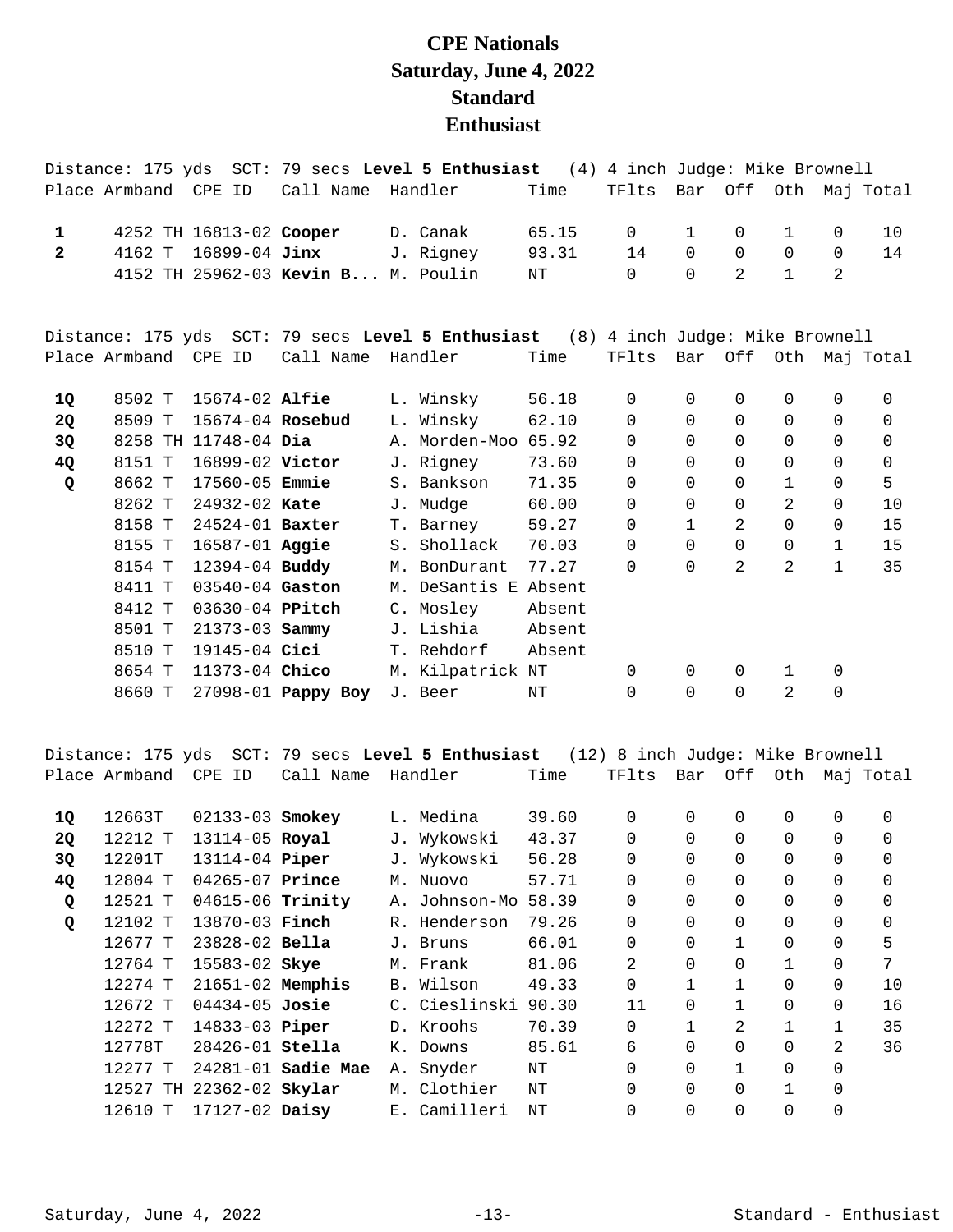Distance: 175 yds SCT: 79 secs **Level 5 Enthusiast** (16) 12 inch Judge: Mike Brownell Place Armband CPE ID Call Name Handler Time TFlts Bar Off Oth Maj Total

| 16233 T |  |                                                                                                                                                                                                                                                                                                              |            | 46.96                                                                                                                                                          | 0              | $\Omega$     | $\Omega$     | 0            | 0            | $\Omega$ |
|---------|--|--------------------------------------------------------------------------------------------------------------------------------------------------------------------------------------------------------------------------------------------------------------------------------------------------------------|------------|----------------------------------------------------------------------------------------------------------------------------------------------------------------|----------------|--------------|--------------|--------------|--------------|----------|
| 16557 T |  |                                                                                                                                                                                                                                                                                                              |            | 47.02                                                                                                                                                          | $\Omega$       | $\Omega$     |              | 0            | $\Omega$     | $\Omega$ |
| 16701 T |  | $T$ .                                                                                                                                                                                                                                                                                                        | Widenhouse | 65.33                                                                                                                                                          | 0              | $\Omega$     |              | 0            | $\Omega$     | 0        |
| 16223 T |  |                                                                                                                                                                                                                                                                                                              |            | 57.27                                                                                                                                                          | 0              |              | $\Omega$     | 0            | $\Omega$     | 5        |
| 16717 T |  |                                                                                                                                                                                                                                                                                                              |            | 75.06                                                                                                                                                          | $\Omega$       | $\Omega$     | $\Omega$     | $\mathbf{1}$ | $\Omega$     | 5        |
| 16224 T |  |                                                                                                                                                                                                                                                                                                              |            | 77.17                                                                                                                                                          | $\overline{0}$ | $\Omega$     | $\Omega$     |              | 0            | 5        |
| 16708 T |  |                                                                                                                                                                                                                                                                                                              |            | 53.40                                                                                                                                                          | $\Omega$       | $\Omega$     | $\mathbf{1}$ | 0            | $\Omega$     | 5        |
| 16683 T |  |                                                                                                                                                                                                                                                                                                              |            | 77.33                                                                                                                                                          | 0              | $\Omega$     |              | 1            | $\Omega$     | 10       |
| 16230 T |  |                                                                                                                                                                                                                                                                                                              |            | 87.11                                                                                                                                                          | 8              | $\Omega$     |              |              | $\Omega$     | 13       |
| 16704 T |  |                                                                                                                                                                                                                                                                                                              |            | 80.36                                                                                                                                                          | $\mathbf 1$    | $\Omega$     | $\Omega$     | 0            | $\mathbf{1}$ | 16       |
| 16689 T |  |                                                                                                                                                                                                                                                                                                              |            | 87.55                                                                                                                                                          | 8              | $\Omega$     | 4            | 0            |              | 43       |
| 16706 T |  |                                                                                                                                                                                                                                                                                                              | Waqner     | 81.41                                                                                                                                                          | 2              | $\mathbf{1}$ | 1            | $\mathbf{1}$ | 3            | 62       |
| 16281 T |  | К.                                                                                                                                                                                                                                                                                                           | Thompson   | NΤ                                                                                                                                                             | 0              | $\Omega$     | 1            | $\mathbf{1}$ | 0            |          |
| 16571 V |  |                                                                                                                                                                                                                                                                                                              |            | Absent                                                                                                                                                         |                |              |              |              |              |          |
| 16786 T |  |                                                                                                                                                                                                                                                                                                              | Smith      | NΤ                                                                                                                                                             | 0              | 0            | 3            |              | 3            |          |
|         |  | $29357 - 01$ Alfie<br>06336-04 Skye<br>26536-01 Briar<br>$23210-01$ Maisie<br>$25718 - 01$ King<br>$24414 - 02$ Eilis<br>$19821 - 05$ Henna<br>03798-05 Mordecai<br>$27195 - 02$ Koda<br>$01181 - 05$ Fern<br>$25484 - 01$ Duke<br>25513-02 Zoey<br>05526-06 Enya<br>$28589 - 03$ Kizzy<br>26584-01 Munchkin |            | M. Argo<br>V. Belebczuk<br>R. Tucker<br>E. Clark<br>M. McAvoy<br>J. Baiocco<br>D. Rodden<br>L. Hartsough<br>J. Oricko<br>J. Shires<br>B.<br>R. Schroeder<br>Ν. |                |              |              |              |              |          |

Distance: 175 yds SCT: 69 secs **Level 5 Enthusiast** (20) 16 inch Judge: Mike Brownell Place Armband CPE ID Call Name Handler Time TFlts Bar Off Oth Maj Total

|         |         |                                                                                                                                                                                                                                                                                                                                                                                                                                                 |                                                                                                                                                                                                                                                                                   | 0                   | 0        | $\Omega$       | $\Omega$     | 0            | 0        |
|---------|---------|-------------------------------------------------------------------------------------------------------------------------------------------------------------------------------------------------------------------------------------------------------------------------------------------------------------------------------------------------------------------------------------------------------------------------------------------------|-----------------------------------------------------------------------------------------------------------------------------------------------------------------------------------------------------------------------------------------------------------------------------------|---------------------|----------|----------------|--------------|--------------|----------|
| 20729 T |         |                                                                                                                                                                                                                                                                                                                                                                                                                                                 | 42.79                                                                                                                                                                                                                                                                             | $\Omega$            | $\Omega$ | $\Omega$       | 0            | $\Omega$     | 0        |
| 20635 T |         |                                                                                                                                                                                                                                                                                                                                                                                                                                                 | 45.48                                                                                                                                                                                                                                                                             | $\Omega$            | $\Omega$ | $\Omega$       | 0            | 0            | 0        |
| 20620 T |         |                                                                                                                                                                                                                                                                                                                                                                                                                                                 | 52.72                                                                                                                                                                                                                                                                             | $\Omega$            | $\Omega$ | $\Omega$       | $\Omega$     | $\Omega$     | $\Omega$ |
| 20322 T |         |                                                                                                                                                                                                                                                                                                                                                                                                                                                 | 53.08                                                                                                                                                                                                                                                                             | 0                   | $\Omega$ | 0              | 0            | 0            | 0        |
| 20919 T |         |                                                                                                                                                                                                                                                                                                                                                                                                                                                 | 54.41                                                                                                                                                                                                                                                                             | 0                   | $\Omega$ | $\Omega$       | 0            | $\Omega$     | $\Omega$ |
| 20367 T |         |                                                                                                                                                                                                                                                                                                                                                                                                                                                 | 54.55                                                                                                                                                                                                                                                                             | $\Omega$            | $\Omega$ | 0              | 0            | $\Omega$     | 0        |
| 20586 T |         |                                                                                                                                                                                                                                                                                                                                                                                                                                                 | 55.86                                                                                                                                                                                                                                                                             | 0                   | $\Omega$ | 0              | 0            | 0            | 0        |
| 20875 T |         |                                                                                                                                                                                                                                                                                                                                                                                                                                                 | 56.29                                                                                                                                                                                                                                                                             | $\Omega$            | $\Omega$ | $\Omega$       | $\Omega$     | $\Omega$     | 0        |
| 20962 T |         |                                                                                                                                                                                                                                                                                                                                                                                                                                                 | 56.55                                                                                                                                                                                                                                                                             | 0                   | $\Omega$ | $\Omega$       | 0            | 0            | 0        |
| 20933 T |         |                                                                                                                                                                                                                                                                                                                                                                                                                                                 | 57.67                                                                                                                                                                                                                                                                             | $\Omega$            | $\Omega$ | $\Omega$       | 0            | $\Omega$     | 0        |
| 20925 T |         |                                                                                                                                                                                                                                                                                                                                                                                                                                                 | 60.06                                                                                                                                                                                                                                                                             | 0                   | $\Omega$ | $\Omega$       | 0            | $\Omega$     | 0        |
| 20922 T |         |                                                                                                                                                                                                                                                                                                                                                                                                                                                 | 56.69                                                                                                                                                                                                                                                                             | 0                   |          | $\Omega$       | 0            | $\Omega$     | 5        |
| 20417 T |         |                                                                                                                                                                                                                                                                                                                                                                                                                                                 | 65.40                                                                                                                                                                                                                                                                             | 0                   | $\Omega$ | 2              | 0            | 0            | 10       |
| 20629 T |         |                                                                                                                                                                                                                                                                                                                                                                                                                                                 | 78.08                                                                                                                                                                                                                                                                             | 9                   |          | $\Omega$       | 0            | 0            | 14       |
| 20858 T |         |                                                                                                                                                                                                                                                                                                                                                                                                                                                 | 62.52                                                                                                                                                                                                                                                                             | 0                   |          | 2              | 1            | $\Omega$     | 20       |
| 20873 T |         |                                                                                                                                                                                                                                                                                                                                                                                                                                                 | 84.53                                                                                                                                                                                                                                                                             | 15                  | $\Omega$ |                | 0            | 0            | 20       |
| 20728 T |         |                                                                                                                                                                                                                                                                                                                                                                                                                                                 | 51.31                                                                                                                                                                                                                                                                             | $\Omega$            | $\Omega$ | $\mathbf{1}$   | $\mathbf{1}$ | $\mathbf{1}$ | 25       |
| 20867 T |         |                                                                                                                                                                                                                                                                                                                                                                                                                                                 | 92.00                                                                                                                                                                                                                                                                             | 23                  | $\Omega$ | 0              | $\mathbf{1}$ | $\mathbf{1}$ | 43       |
| 20326 T |         |                                                                                                                                                                                                                                                                                                                                                                                                                                                 | NΤ                                                                                                                                                                                                                                                                                | $\Omega$            | $\Omega$ | $\Omega$       | 0            | $\Omega$     |          |
| 20377 T |         |                                                                                                                                                                                                                                                                                                                                                                                                                                                 | NΤ                                                                                                                                                                                                                                                                                | $\overline{0}$      | 0        | $\overline{0}$ | 0            | 0            |          |
| 20576 T |         |                                                                                                                                                                                                                                                                                                                                                                                                                                                 | Absent                                                                                                                                                                                                                                                                            |                     |          |                |              |              |          |
|         | 20634 T | 13715-03 Dixie Blu<br>26073-01 Zoey<br>28364-01 Atticus<br>13715-02 <b>Willow</b><br>26061-01 Cooper<br>08421-02 Artie<br>22832-02 Trapper<br>25373-02 Loki<br>28480-01 Scarlet<br>$21521 - 01$ Cooper<br>$08421 - 03$ Doc<br>17555-02 Josie<br>$05635 - 03$ Wall-E<br>$01285 - 09$ Case<br>25139-01 Marco<br>13051-09 Chica<br>27544-01 Cubby<br>19821-07 Jayci<br>02922-07 Spyro<br>30847-01 <b>Basil</b><br>29287-01 Scout<br>09919-04 Roxie | J. Warling<br>A. Coleman<br>B. LaFleur<br>K. Thousand<br>S. Bone<br>T. Pegar<br>G. Ryan<br>P. Weymouth<br>N. Sorensen<br>S. Bone<br>R. Szymek<br>B. Small<br>L. Gosch<br>L. O'Donovan<br>M. Godlevski<br>S. Matteau<br>J. Baiocco<br>C. Hopper<br>G. Tondel<br>H. Hill<br>K. Beck | B. LaFleur<br>41.29 |          |                |              |              |          |

Distance: 175 yds SCT: 69 secs **Level 5 Enthusiast** (24) 20 inch Judge: Mike Brownell Place Armband CPE ID Call Name Handler Time TFlts Bar Off Oth Maj Total

24740 T 24469-02 T. Jackson 45.51 0 0 0 0 0 0 **1Q Seiko**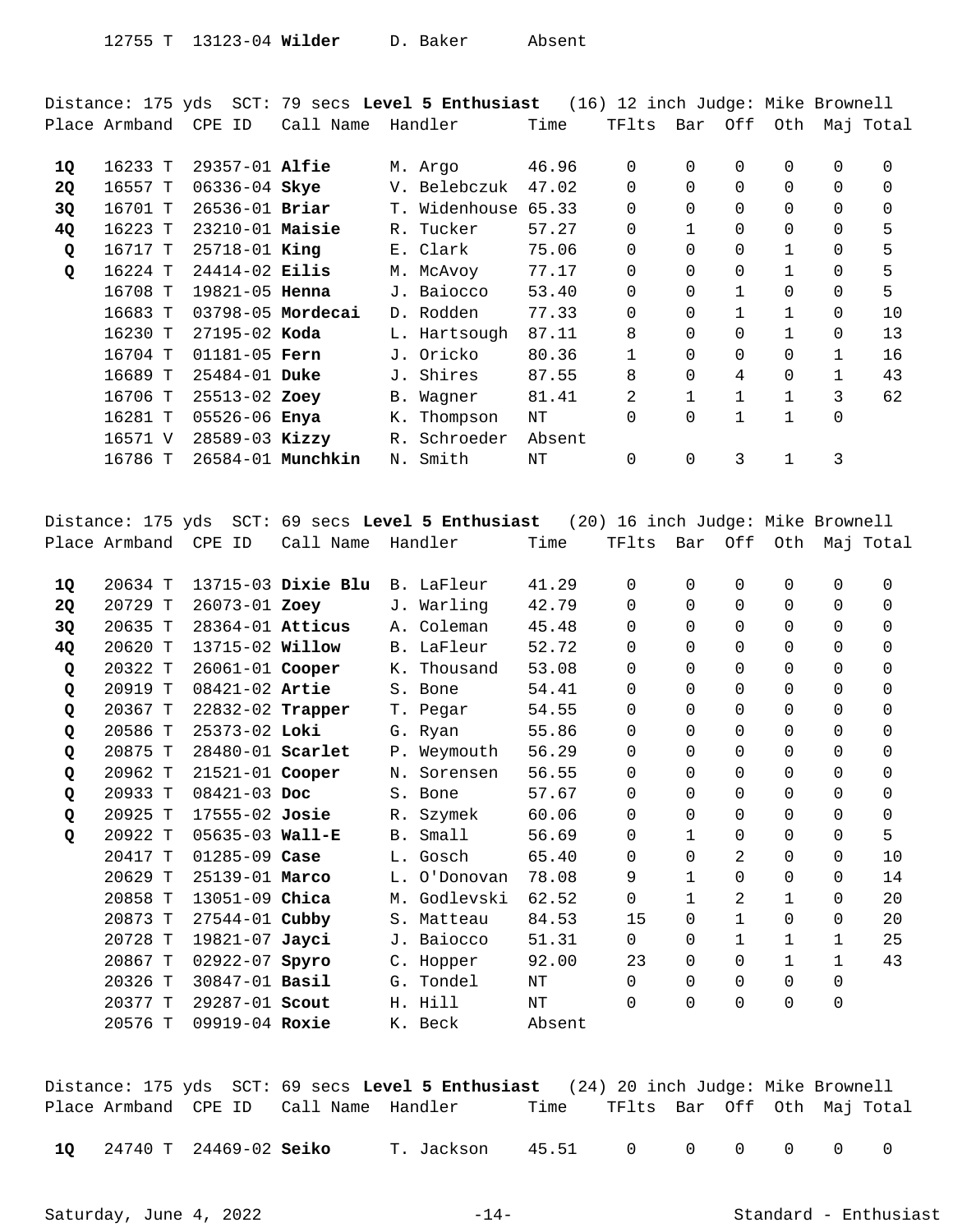|  | 2 24642 T 13715-04 Legos | B. LaFleur 38.60 0 0 1 0 0 5 |           |  |  |  |
|--|--------------------------|------------------------------|-----------|--|--|--|
|  | 24468 T 20780-01 Hoag    | B. Booker       NT           | 0 0 1 0 1 |  |  |  |

Distance: 175 yds SCT: 79 secs **Level C Enthusiast** (8) 4 inch Judge: Mike Brownell Place Armband CPE ID Call Name Handler Time TFlts Bar Off Oth Maj Total

| 10        |        | 8261 TH 16813-03 Boomer |  | D. Canak     | 50.28  | 0 |          |          |    |
|-----------|--------|-------------------------|--|--------------|--------|---|----------|----------|----|
| <b>20</b> | 8251 T | 14058-05 Memphis        |  | R. Stewart   | 68.19  | 0 |          | 0        |    |
|           | 8260 T | 14058-07 Sparkle        |  | R. Stewart   | 85.23  | 6 |          | 0        |    |
| 4         | 8406 T | 03767-03 <b>Hank</b>    |  | M. Bristol   | 81.01  |   | $\Omega$ | $\Omega$ | 32 |
|           | 8263 T | 25479-01 Ayla           |  | K. McClellan | Absent |   |          |          |    |
|           | 8266 T | 14058-06 Mojo           |  | R. Stewart   | NΤ     |   |          |          |    |
|           | 8403 T | 19626-03 <b>Nigel</b>   |  | J. Locke     | NΤ     | 0 |          |          |    |

|    |         |                              |                            | Distance: 175 yds SCT: 79 secs Level C Enthusiast (12) 8 inch Judge: Mike Brownell |       |                             |          |                |          |                |                |
|----|---------|------------------------------|----------------------------|------------------------------------------------------------------------------------|-------|-----------------------------|----------|----------------|----------|----------------|----------------|
|    |         | Place Armband CPE ID         | Call Name Handler          |                                                                                    | Time  | TFlts Bar Off Oth Maj Total |          |                |          |                |                |
| 10 |         | 12529 T 23227-04 <b>Zuzu</b> |                            | K. Cundiff                                                                         | 33.68 | $\Omega$                    |          | $0\qquad 0$    | $\Omega$ | $\overline{0}$ | $\overline{0}$ |
| 20 |         |                              | 12678 T 26314-03 Daisy-Ray | C. Tan                                                                             | 47.37 | $\Omega$                    | $\Omega$ | $\Omega$       | $\Omega$ | $\Omega$       | - 0            |
| 30 |         | 12525 T 21388-01 Lydia       |                            | S. Clifford                                                                        | 51.10 | $\Omega$                    | $\Omega$ | $\overline{0}$ | $\Omega$ | $\Omega$       | - 0            |
| 40 |         | 12206 T 19861-02 Rosalie     |                            | E. Argento                                                                         | 56.89 | $\Omega$                    | $\Omega$ | $\Omega$       | $\Omega$ | $\Omega$       | $\Omega$       |
|    |         | 12273 T 20789-01 Penny       |                            | H. Neldner                                                                         | 82.51 |                             | $\Omega$ | $\Omega$       |          | $\Omega$       | -8             |
|    | 12757 T | 07040-10 Gilbert             |                            | K. Dudley-Sco NT                                                                   |       | 0                           | $\Omega$ |                | $\Omega$ | $\overline{0}$ |                |

Distance: 175 yds SCT: 79 secs **Level C Enthusiast** (16) 12 inch Judge: Mike Brownell Place Armband CPE ID Call Name Handler Time TFlts Bar Off Oth Maj Total

| 10        | 16570 V | $24246 - 02$ Archie | $\mathbf{J}$ . | Weiss               | 39.50 | 0        | 0        | 0        | 0        | 0 | 0        |
|-----------|---------|---------------------|----------------|---------------------|-------|----------|----------|----------|----------|---|----------|
| <b>2Q</b> | 16787 T | $27594 - 01$ Rue    |                | J. Biesenthal 39.74 |       | 0        | 0        | 0        | 0        | 0 | 0        |
| 3Q        | 16234 T | $30111 - 01$ Aida   |                | L. Sondag           | 51.79 | $\Omega$ | 0        | 0        | 0        | 0 | 0        |
| <b>40</b> | 16215 T | $24676 - 01$ Ella   |                | T. Keinz            | 56.18 | 0        | 0        | 0        | 0        | 0 | $\Omega$ |
| Q         | 16123 T | $13307 - 04$ Emma   |                | R. Mecklenbur       | 60.00 | $\Omega$ | $\Omega$ | $\Omega$ | 0        | 0 | 0        |
| Q         | 16228 T | $25308 - 01$ Kaia   |                | J. Spence           | 61.38 | 0        | 0        | 0        | 0        | 0 | 0        |
| Q         | 16452 T | $06989 - 04$ Chase  |                | J. Yaccarino        | 79.00 | $\Omega$ | $\Omega$ | 0        | $\Omega$ | 0 | $\Omega$ |
|           | 16457 T | $18262 - 02$ Kleo   |                | K. Allcroft         | 50.34 | 0        |          | 0        | 0        | 0 | 5        |
|           | 16705 T | 23510-01 Turbo      | <b>B.</b>      | Workman             | NΤ    | 0        | $\Omega$ |          |          | 0 |          |
|           | 16779 T | $07040 - 07$ Lyla   |                | K. Dudley-Sco NT    |       | $\Omega$ | 0        |          |          | 2 |          |
|           | 16818 T | $10511-03$ Belfast  | J.,            | Moran               | ΝT    | $\Omega$ | 0        |          | $\Omega$ |   |          |

|                |                                | Distance: 175 yds SCT: 69 secs Level C Enthusiast (20) 16 inch Judge: Mike Brownell |                                  |  |                                                     |          |     |
|----------------|--------------------------------|-------------------------------------------------------------------------------------|----------------------------------|--|-----------------------------------------------------|----------|-----|
|                |                                | Place Armband  CPE ID   Call Name  Handler                                          | Time TFlts Bar Off Oth Maj-Total |  |                                                     |          |     |
|                |                                |                                                                                     |                                  |  |                                                     |          |     |
| 10             | 20854 T 10331-03 <b>Nike</b>   | A. Reynolds 51.30 0 0 0 0 0 0                                                       |                                  |  |                                                     |          |     |
| 20             | 20852 T 18561-03 <b>Hannah</b> | L. Chinnici                                                                         | 51.34                            |  | $\begin{matrix} 0 & 0 & 0 & 0 & 0 & 0 \end{matrix}$ |          |     |
| $\overline{3}$ | 20966 T 26239-01 Kimber        | T. Longnaker 61.23 0 1 0 0 0                                                        |                                  |  |                                                     |          | -5. |
|                | 4 20870 T 24823-01 Lucy        | A. Virtue 85.73 16 0 1 1                                                            |                                  |  |                                                     | $\Omega$ | 26  |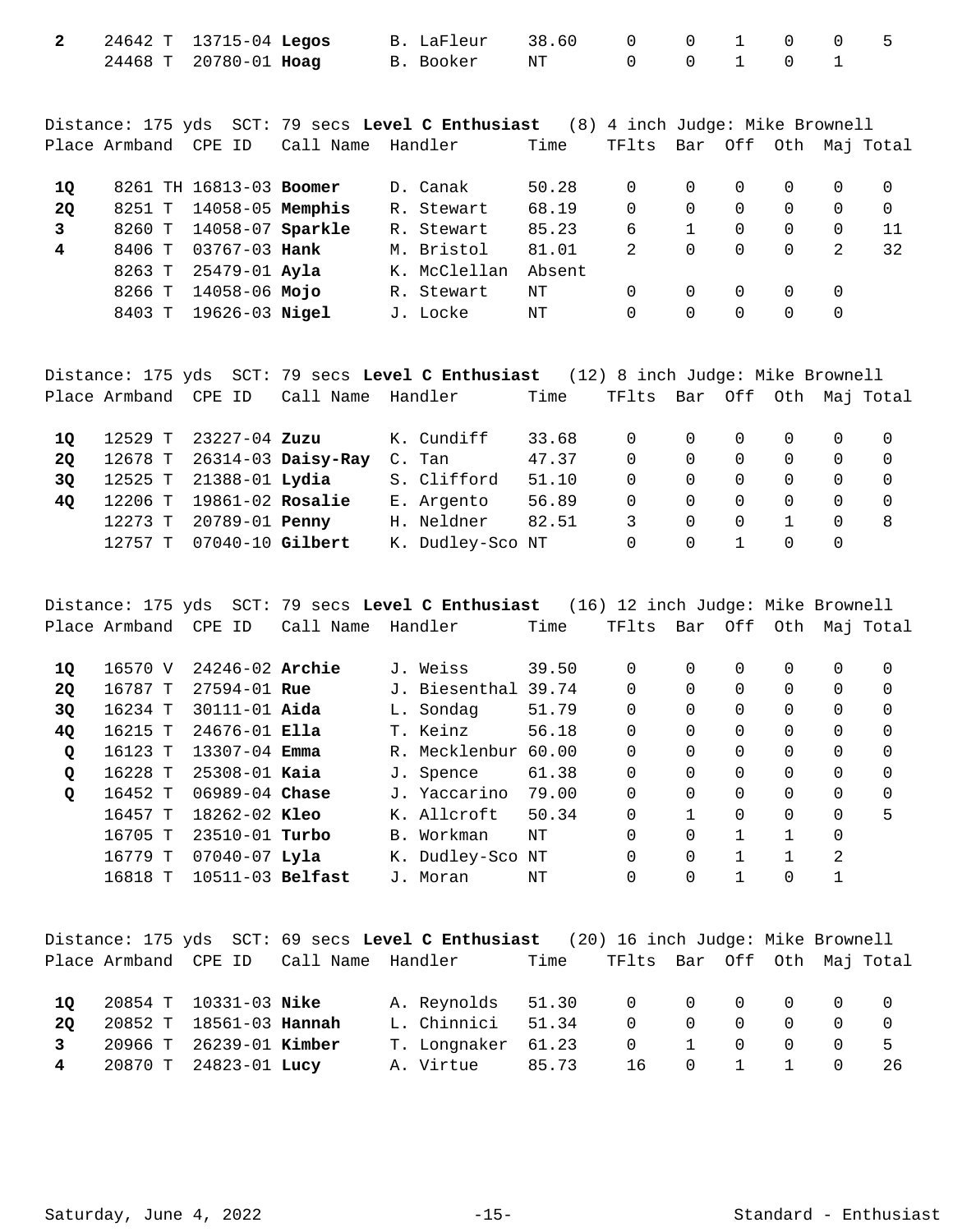|  |                            |                                        | Distance: 175 yds SCT: 69 secs Level C Enthusiast (24) 20 inch Judge: Mike Brownell |                                  |  |                |  |
|--|----------------------------|----------------------------------------|-------------------------------------------------------------------------------------|----------------------------------|--|----------------|--|
|  |                            | Place Armband CPE ID Call Name Handler |                                                                                     | Time TFlts Bar Off Oth Maj-Total |  |                |  |
|  | 10 24474 T 29342-01 Cooper |                                        | D. Norwood                                                                          | 56.90 0 0 0 0                    |  | $\overline{0}$ |  |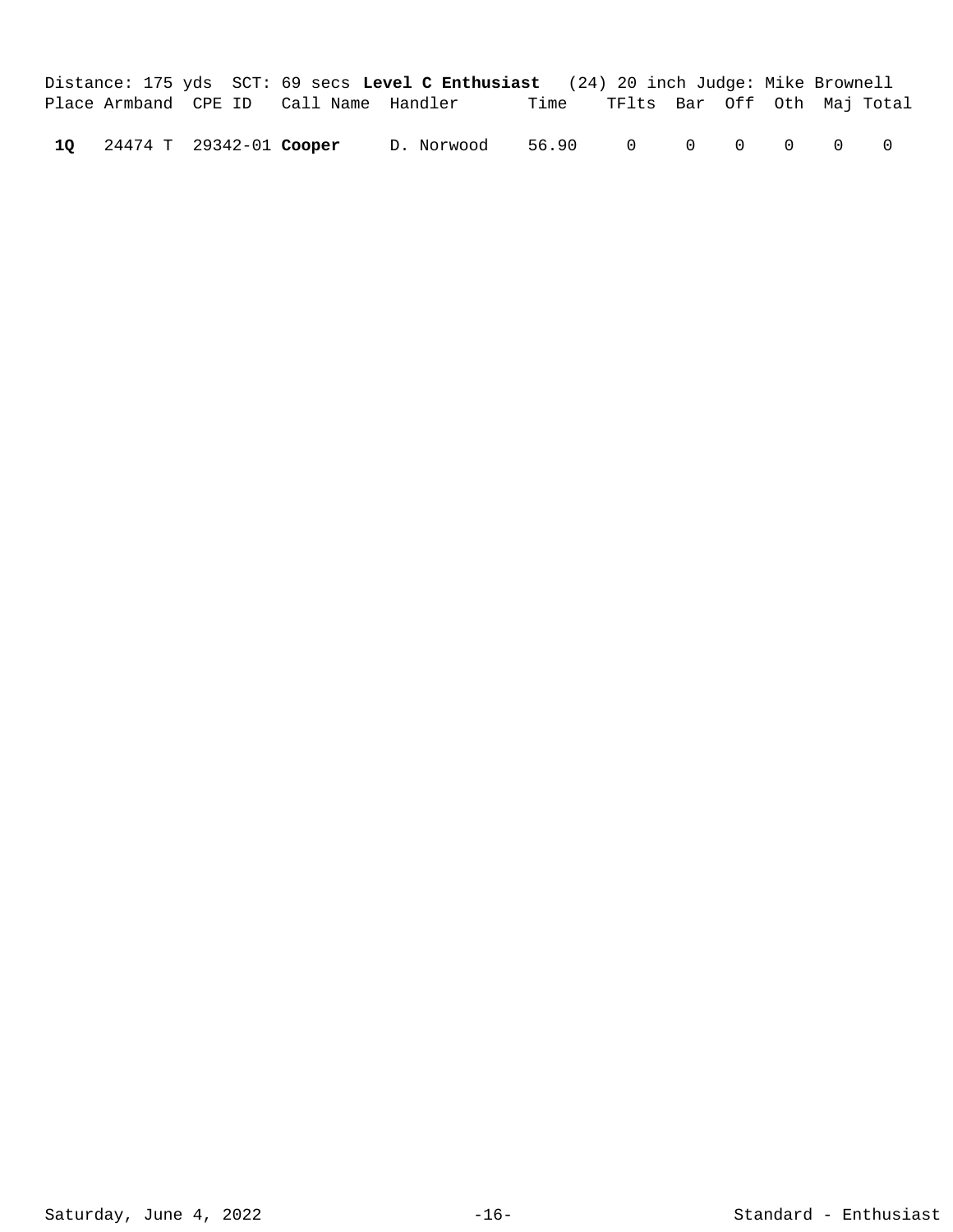## **CPE Nationals Saturday, June 4, 2022 Standard Specialist**

|                |                      |  |               | Distance: 175 yds SCT: 79 secs Level 5 Specialist (4) 4 inch Judge: Mike Brownell |             |                      |        |                             |             |              |                |              |                       |
|----------------|----------------------|--|---------------|-----------------------------------------------------------------------------------|-------------|----------------------|--------|-----------------------------|-------------|--------------|----------------|--------------|-----------------------|
|                | Place Armband CPE ID |  |               | Call Name Handler                                                                 |             |                      | Time   | TFlts Bar Off Oth Maj Total |             |              |                |              |                       |
| 1Q             |                      |  |               | 4254 S 29317-01 Kiefer                                                            | A. Bisca    |                      | 66.30  | $\mathbf 0$                 | $\mathbf 0$ | 0            | 0              | $\mathbf 0$  | $\mathbf 0$           |
| $2^{\circ}$    |                      |  |               | 4409 S 23393-02 Bella                                                             | H. Ship     |                      | 82.20  | 3                           | $\Omega$    | $\Omega$     | $\mathbf{1}$   | $\Omega$     | 8                     |
|                |                      |  |               | Distance: 175 yds SCT: 79 secs Level 5 Specialist (8) 4 inch Judge: Mike Brownell |             |                      |        |                             |             |              |                |              |                       |
|                | Place Armband CPE ID |  |               | Call Name                                                                         |             | Handler              | Time   | TFlts                       |             |              |                |              | Bar Off Oth Maj Total |
| 1Q             |                      |  |               | 8508 S 21373-04 Cara                                                              | J. Lishia   |                      | 79.73  | $\Omega$                    | $\Omega$    | 0            | 0              | 0            | 0                     |
| $\mathbf{2}$   |                      |  |               | 8655 S 12486-04 Alizabeth                                                         |             | L. Guffey 63.95      |        | $\mathbf 0$                 | $\Omega$    | $\Omega$     | $\mathbf{1}$   | $\mathbf{1}$ | 20                    |
| $\overline{3}$ |                      |  |               | 8259 S 17640-02 Pixie                                                             |             | L. Snyder 71.71      |        | $\mathbf 0$                 | $\mathbf 0$ | 3            | $\overline{2}$ | $\mathbf{1}$ | 40                    |
|                |                      |  |               | 8161 S 27246-01 Birgit                                                            |             | K. Wilkes            | NT     | $\Omega$                    | 0           | $\mathbf 0$  | 0              | $\Omega$     |                       |
|                | 8257 SH 09849-04 Ozz |  |               |                                                                                   |             | M. Keaton            | NT     | 0                           | $\Omega$    | $\mathbf{1}$ | 0              | $\mathsf{O}$ |                       |
|                | 8401 S               |  |               | 03540-03 Gidget                                                                   |             | M. DeSantis E Absent |        |                             |             |              |                |              |                       |
|                | 8405 S               |  |               | $02773 - 10$ Simba                                                                | S. Parks    |                      | NT     | $\Omega$                    | $\Omega$    | $\Omega$     | $\Omega$       | $\mathbf 0$  |                       |
|                | 8504 S               |  |               | $01226 - 03$ Arden                                                                | B. Kurivial |                      | Absent |                             |             |              |                |              |                       |
|                |                      |  |               | 8507 S 14181-05 Dynamite                                                          |             | N. Faas Gerbe Absent |        |                             |             |              |                |              |                       |
|                | 8514 s               |  | 21373-05 Chaz |                                                                                   | J. Lishia   |                      | ΝT     | $\Omega$                    | $\Omega$    | $\Omega$     | 2              | $\mathbf 0$  |                       |
|                | 8659 S               |  |               | 26314-01 <b>Tillie</b>                                                            | C. Tan      |                      | NT     | $\Omega$                    | $\Omega$    | $\Omega$     | $\mathbf{1}$   | $\mathbf 0$  |                       |

Distance: 175 yds SCT: 79 secs **Level 5 Specialist** (12) 4 inch Judge: Mike Brownell Place Armband CPE ID Call Name Handler Time TFlts Bar Off Oth Maj Total 12505 SH 01294-02 C. Teale 57.56 0 0 0 0 0 0 **1Q Checkers**  12653 S 09561-04 D. Hughes 58.04 0 0 0 0 0 0 **2Q Relay**  12661 S 29383-01 K. Hamilton 66.30 0 0 0 0 0 0 **3Q Jackie O**  4 12506 S 04615-03 **Tammy** A. Johnson-Mo 47.95 0 0 0 0 1 1 20 12511 SH 22979-01 **Sweetie** S. Nitz **Absent** 12652 S 04434-04 C. Cieslinski Absent **Xena** 

Distance: 175 yds SCT: 79 secs **Level 5 Specialist** (16) 8 inch Judge: Mike Brownell Place Armband CPE ID Call Name Handler Time TFlts Bar Off Oth Maj Total 16667 S 09561-03 D. Hughes 46.83 0 0 0 0 0 0 **1Q Rocket**  16205 S 21522-01 S. Jensen 76.36 0 0 0 0 0 0 **2Q Sabastian**  16110 S 24326-01 T. Pomeroy 50.82 0 0 0 1 0 5 **3Q Suggs**  16768 S 24268-02 S. Kuykendall 56.95 0 0 0 1 0 5 **4Q Ozzie**  16808 S 13199-06 C. Walters 64.89 0 0 0 1 0 5 **Q Celeste**  16173 S 19000-01 J. Danko 76.46 0 0 2 0 0 10 **Tori**  16167 S 08580-03 C. Herreid 53.24 0 2 1 1 0 20 **Magic**  16170 S 16587-02 S. Shollack 94.91 15 0 0 1 0 20 **Rudy**  16108 S 20988-01 H. Eckenrode- 69.00 0 1 3 1 2 55 **Bradshaw**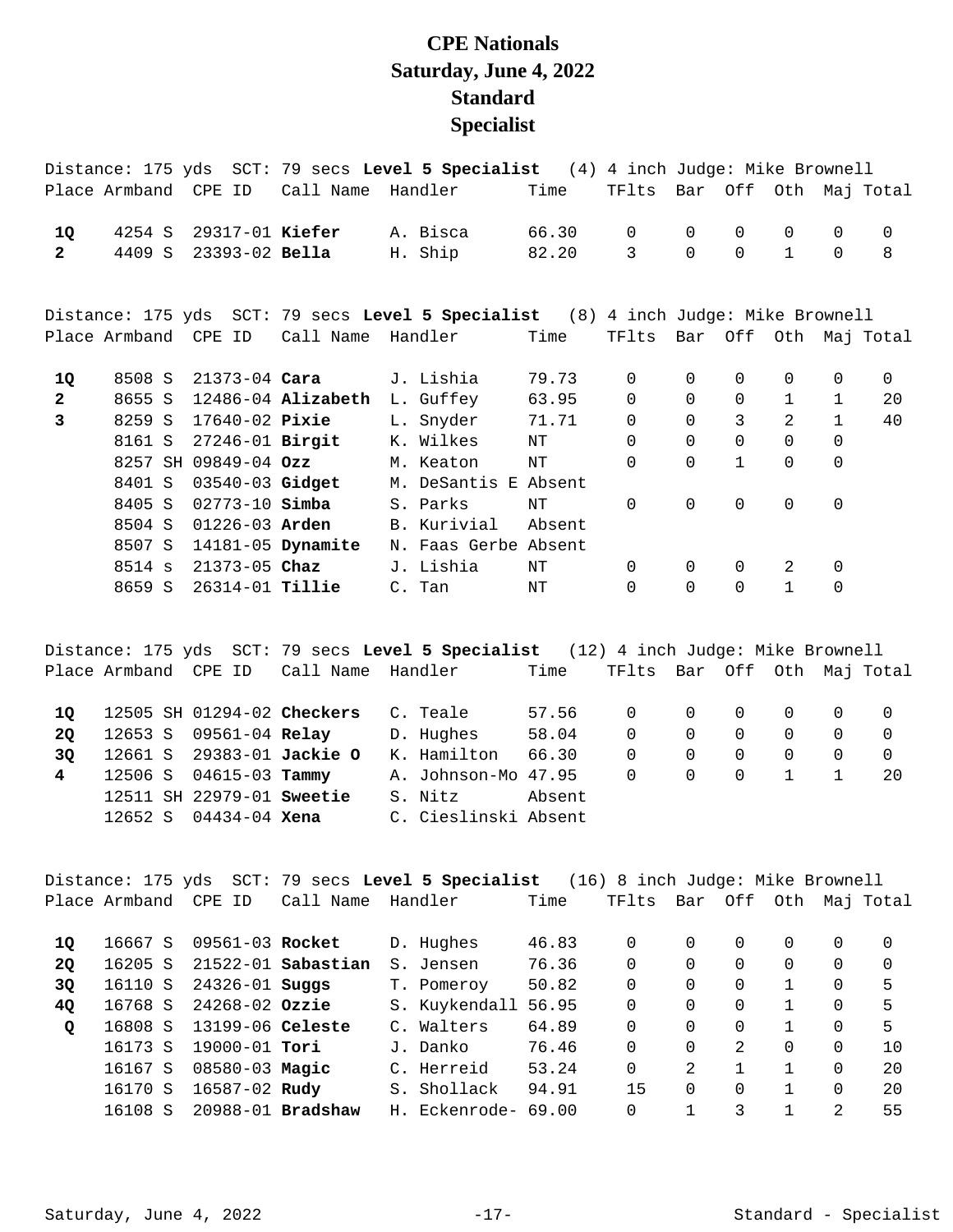|         | 16104 S 03500-03 Kaci     |  | K. Anthony   | Absent |          |          |              |               |          |
|---------|---------------------------|--|--------------|--------|----------|----------|--------------|---------------|----------|
| 16106 S | 12402-03 Fli              |  | H. Teegardin | Absent |          |          |              |               |          |
| 16268 S | 05526-03 <b>Arin</b>      |  | K. Thompson  | NT     | 0        | $\Omega$ | $\mathbf{1}$ | $\Omega$      | $\Omega$ |
| 16520 S | $13950 - 03$ Sissy        |  | D. Lewis     | Absent |          |          |              |               |          |
|         | 16603 S 20207-01 Kayleigh |  | M. Melis     | Absent |          |          |              |               |          |
| 16608 S | 16251-02 <b>Shelby</b>    |  | A. Guill     | NT     | 0        | $\Omega$ |              |               | $\Omega$ |
| 16758 S | $07276 - 05$ Jesse        |  | S. Cowles    | NT     | $\Omega$ | $\Omega$ | $\mathbf{1}$ | $\mathcal{L}$ | 1        |
| 16765 S | 15921-02 Klo              |  | L. Donner    | Absent |          |          |              |               |          |
| 16803 S | 01849-03 <b>Abbie</b>     |  | A. Sanderson | NT     | 0        |          | <sup>n</sup> | $\Omega$      | $\Omega$ |
|         |                           |  |              |        |          |          |              |               |          |

Distance: 175 yds SCT: 79 secs **Level 5 Specialist** (20) 12 inch Judge: Mike Brownell Place Armband CPE ID Call Name Handler Time TFlts Bar Off Oth Maj Total

| 10 | 20707 S | 19639-01 <b>Simcha</b> |                      | N. Haithcock         | 47.69  | 0              | 0            | 0            | 0            | 0           | 0        |
|----|---------|------------------------|----------------------|----------------------|--------|----------------|--------------|--------------|--------------|-------------|----------|
| 2Q | 20718 S | 26396-01 Diesel        |                      | S. Burk              | 55.04  | 0              | $\Omega$     | 0            | 0            | 0           | 0        |
| 3Q | 20908 S | 11640-03 Kameron       |                      | D. Almasy            | 58.72  | $\Omega$       | $\Omega$     | $\Omega$     | 0            | $\Omega$    | $\Omega$ |
| 4Q | 20822 S | $27760 - 01$ Jodi      |                      | E. Meissner          | 59.34  | $\Omega$       | $\Omega$     | $\Omega$     | 0            | $\Omega$    | $\Omega$ |
| Q  | 20116 S | 23142-01 Reese         |                      | D. Wilson            | 63.28  | $\Omega$       | $\Omega$     | $\Omega$     | 0            | $\Omega$    | $\Omega$ |
| Q  | 20909 S | 12191-02 Leia          |                      | T. Flood             | 74.46  | $\Omega$       | $\Omega$     | $\Omega$     | 0            | $\Omega$    | 0        |
| Q  | 20914 S | 24381-01 Draco         |                      | M. Boulanger         | 75.01  | $\Omega$       | $\Omega$     | $\Omega$     | 0            | $\Omega$    | $\Omega$ |
| Q  | 20901 S | 01727-03 Treble        |                      | J. Antos             | 79.20  | $\Omega$       | $\Omega$     | $\Omega$     | 0            | $\Omega$    | $\Omega$ |
| Q  | 20913 S | 23396-01 Pandy         |                      | J. Channel           | 48.70  | 0              | $\mathbf{1}$ | $\Omega$     | 0            | $\Omega$    | 5        |
| Q  | 20817 S | 06756-02 Briley        |                      | D. Bader             | 49.63  | 0              | $\mathbf{1}$ | 0            | 0            | $\mathbf 0$ | 5        |
| Q  | 20714 S | 17181-02 Sage          |                      | T. Weisz             | 49.84  | $\Omega$       | $\Omega$     | $\Omega$     | 1            | $\Omega$    | 5        |
| Q  | 20117 S | $05259 - 04$ Maggie    |                      | A. Anthony           | 53.87  | 0              | $\Omega$     | $\Omega$     | 1            | 0           | 5        |
| Q  | 20553 S | 22329-01 Sophie        |                      | J. Grome Jr#2 55.84  |        | 0              | 0            | 0            | $\mathbf{1}$ | $\Omega$    | 5        |
| Q  | 20819 S | 22288-01 Dolly         |                      | C. Kuzniak           | 58.17  | 0              | 0            | 0            | $\mathbf{1}$ | 0           | 5        |
| Q  | 20912 S | 20085-02 Frumpy        |                      | A. Seymour           | 58.43  | 0              | $\mathbf{1}$ | $\Omega$     | 0            | 0           | 5        |
|    | 20119 S | 20447-02 Mack          |                      | R. Heinecke          | 70.59  | $\Omega$       | 0            | $\mathbf{1}$ | $\mathbf{1}$ | 0           | 10       |
|    | 20916 S | 01727-04 True          |                      | J. Antos             | 95.00  | 16             | $\Omega$     | $\Omega$     | 0            | 0           | 16       |
|    | 20905 S |                        | $08494-03$ Itsabella | R. Schrader          | 83.79  | $\overline{4}$ | 2            | 0            | 1            | 0           | 19       |
|    | 20283 S | 14833-02 Kody          |                      | D. Kroohs            | 75.87  | $\Omega$       | $\Omega$     | 2            | 0            | 2           | 40       |
|    | 20118 S | 18088-01 Rainey        |                      | H. Weber             | Absent |                |              |              |              |             |          |
|    | 20121 S | 26430-01 Stewie        |                      | B. Marshall          | Absent |                |              |              |              |             |          |
|    | 20285 S | 19486-01 Addie         |                      | M. Dyson             | Absent |                |              |              |              |             |          |
|    | 20462 S | 27983-01 Liezel        |                      | J. Dwyer             | ΝT     | $\Omega$       | $\Omega$     | $\Omega$     | 0            | 0           |          |
|    | 20711 S | 05187-03 Bentley       |                      | J. Schlegel          | Absent |                |              |              |              |             |          |
|    | 20911 S | 14836-02 Juno          |                      | M. DeRuggiero Absent |        |                |              |              |              |             |          |
|    |         |                        |                      |                      |        |                |              |              |              |             |          |

Distance: 175 yds SCT: 69 secs **Level 5 Specialist** (24) 16 inch Judge: Mike Brownell Place Armband CPE ID Call Name Handler Time TFlts Bar Off Oth Maj Total 24632 S 26844-02 T. Thompson 56.03 0 0 0 0 0 0 **1Q Mayzie** 

|  |  | <u>LU</u> 24032 S 20044-UZ <b>MAYZIE</b> I.IIIOIIIPSOII DO.U3 UU UU UU UU U |  |  |  |  |
|--|--|-----------------------------------------------------------------------------|--|--|--|--|
|  |  | 2  24864  S  22038-02 <b>Oscar</b> S. Ralls  79.04  10  1  0  0  0  15      |  |  |  |  |
|  |  | 3 24624 S 14260-08 <b>Trekkie</b> J.Harman 76.40 7 0 1 1 0 17               |  |  |  |  |

Distance: 175 yds SCT: 79 secs **Level C Specialist** (8) 4 inch Judge: Mike Brownell Place Armband CPE ID Call Name Handler Time TFlts Bar Off Oth Maj Total 8253 S 05526-04 K. Thompson 75.19 0 0 0 0 0 0 **1Q Cari**